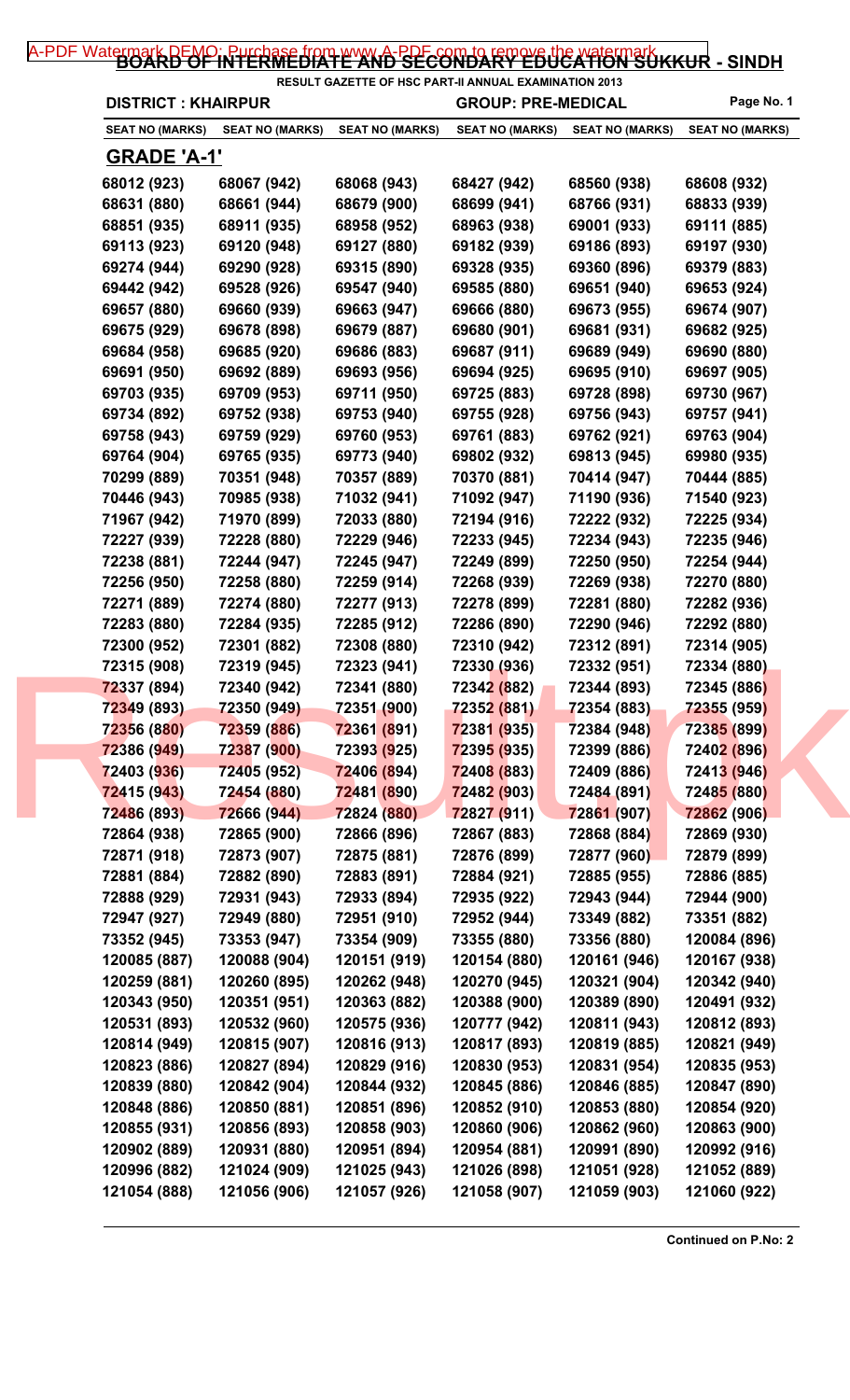| <b>SEAT NO (MARKS)</b> | <b>SEAT NO (MARKS)</b> | <b>SEAT NO (MARKS)</b> | <b>SEAT NO (MARKS)</b> | <b>SEAT NO (MARKS)</b> | <b>SEAT NO (MARKS)</b> |
|------------------------|------------------------|------------------------|------------------------|------------------------|------------------------|
| <b>GRADE 'A-1'</b>     |                        |                        |                        |                        |                        |
| 121142 (884)           |                        |                        |                        |                        |                        |
| <b>GRADE 'A'</b>       |                        |                        |                        |                        |                        |
| 68001 (844)            | 68025 (836)            | 68036 (770)            | 68048 (795)            | 68049 (775)            | 68058 (809)            |
| 68061 (787)            | 68065 (816)            | 68070 (786)            | 68074 (770)            | 68079 (788)            | 68087 (803)            |
| 68089 (801)            | 68095 (863)            | 68099 (819)            | 68100 (817)            | 68152 (770)            | 68165 (846)            |
| 68190 (802)            | 68230 (788)            | 68239 (774)            | 68356 (792)            | 68410 (782)            | 68411 (770)            |
| 68414 (773)            | 68475 (779)            | 68484 (848)            | 68534 (838)            | 68547 (823)            | 68556 (804)            |
| 68558 (770)            | 68575 (777)            | 68585 (813)            | 68589 (809)            | 68591 (770)            | 68595 (847)            |
| 68599 (847)            | 68614 (793)            | 68619 (773)            | 68622 (809)            | 68624 (770)            | 68632 (829)            |
| 68668 (776)            | 68674 (770)            | 68697 (817)            | 68703 (803)            | 68711 (799)            | 68727 (812)            |
| 68734 (783)            | 68755 (809)            | 68758 (852)            | 68765 (860)            | 68816 (817)            | 68836 (770)            |
| 68846 (820)            | 68899 (793)            | 68907 (780)            | 68931 (770)            | 68941 (852)            | 68957 (867)            |
| 68959 (814)            | 68972 (808)            | 68989 (778)            | 69115 (844)            | 69116 (830)            | 69121 (797)            |
| 69125 (847)            | 69130 (776)            | 69134 (796)            | 69135 (789)            | 69136 (793)            | 69137 (826)            |
| 69139 (795)            | 69140 (776)            | 69143 (838)            | 69146 (820)            | 69160 (818)            | 69165 (833)            |
| 69169 (777)            | 69170 (811)            | 69177 (856)            | 69179 (809)            | 69184 (770)            | 69185 (815)            |
| 69187 (775)            | 69192 (835)            | 69193 (848)            | 69194 (775)            | 69198 (780)            | 69199 (775)            |
| 69205 (798)            | 69206 (816)            | 69207 (782)            | 69213 (771)            | 69215 (812)            | 69219 (807)            |
| 69220 (802)            | 69221 (799)            | 69223 (809)            | 69224 (772)            | 69226 (814)            | 69231 (828)            |
| 69233 (837)            | 69234 (814)            | 69242 (770)            | 69243 (812)            | 69244 (844)            | 69245 (770)            |
| 69250 (834)            | 69251 (817)            | 69253 (848)            | 69257 (784)            | 69258 (831)            | 69269 (792)            |
| 69272 (814)            | 69273 (801)            | 69276 (795)            | 69277 (793)            | 69278 (794)            | 69280 (830)            |
| 69283 (770)            | 69284 (772)            | 69285 (810)            | 69286 (794)            | 69288 (805)            | 69293 (855)            |
| 69295 (775)            | 69302 (770)            | 69311 (770)            | 69312 (843)            | 69316 (873)            | 69317 (800)            |
| 69318 (818)            | 69319 (846)            | 69321 (797)            | 69322 (787)            | 69325 (837)            | 69329 (801)            |
| 69330 (841)            | 69336 (825)            | 69337 (869)            | 69338 (827)            | 69346 (809)            | 69348 (770)            |
| 69354 (770)            | 69361 (770)            | 69362 (864)            | 69368 (781)            | 69376 (824)            | 69385 (835)            |
| 69396 (785)            | 69397 (816)            | 69400 (786)            | 69408 (782)            | 69411 (834)            | 69432 (770)            |
| 69443 (786)            | 69445 (784)            | 69454 (788)            | 69496 (776)            | 69499 (809)            | 69542 (780)            |
| 69548 (828)            | 69560 (770)            | 69575 (784)            | 69591 (816)            | 69592 (816)            | 69607 (808)            |
| 69652 (804)            | 69659 (816)            | 69661 (857)            | 69662 (859)            | 69664 (856)            | 69665 (788)            |
| 69667 (818)            | 69668 (837)            | 69672 (861)            | 69676 (834)            | 69677 (862)            | 69683 (846)            |
| 69688 (867)            | 69696 (861)            | 69705 (839)            | 69706 (848)            | 69707 (815)            | 69708 (850)            |
| 69710 (864)            | 69712 (830)            | 69723 (851)            | 69724 (867)            | 69727 (869)            | 69729 (845)            |
| 69731 (840)            | 69732 (833)            | 69733 (788)            | 69735 (866)            | 69736 (852)            | 69737 (829)            |
| 69738 (781)            | 69739 (863)            | 69740 (819)            | 69743 (776)            | 69744 (822)            | 69745 (820)            |
| 69746 (792)            | 69747 (787)            | 69748 (787)            | 69749 (783)            | 69751 (856)            | 69783 (787)            |
| 69810 (849)            | 69925 (782)            | 69938 (818)            | 69959 (845)            | 69989 (778)            | 70005 (789)            |
| 70107 (792)            | 70119 (813)            | 70123 (821)            | 70134 (785)            | 70146 (845)            | 70149 (770)            |
| 70150 (793)            | 70173 (770)            | 70180 (802)            | 70187 (770)            | 70264 (779)            | 70267 (838)            |
| 70295 (801)            | 70301 (785)            | 70303 (821)            | 70322 (770)            | 70323 (779)            | 70327 (831)            |
| 70329 (824)            | 70330 (786)            | 70332 (781)            | 70334 (779)            | 70336 (771)            | 70341 (826)            |
| 70349 (800)            | 70352 (866)            | 70360 (818)            | 70374 (784)            | 70375 (776)            | 70377 (800)            |
| 70380 (770)            | 70386 (776)            | 70394 (780)            | 70396 (859)            | 70398 (782)            | 70399 (826)            |
| 70400 (812)            | 70405 (833)            | 70409 (801)            | 70410 (815)            | 70412 (820)            | 70415 (819)            |
| 70416 (791)            | 70417 (842)            | 70423 (785)            | 70427 (770)            | 70430 (815)            | 70432 (773)            |
| 70439 (784)            | 70443 (792)            | 70449 (839)            | 70457 (817)            | 70472 (787)            | 70476 (779)            |
| 70480 (818)            | 70637 (797)            | 70693 (772)            | 70797 (779)            | 70813 (800)            | 70824 (770)            |
| 70828 (812)            | 70888 (770)            | 70891 (799)            | 70893 (777)            | 70901 (774)            | 70910 (771)            |
| 70912 (853)            | 70931 (803)            | 70932 (779)            | 70941 (778)            | 70953 (782)            | 70954 (854)            |
| 70994 (777)            | 71156 (776)            | 71175 (770)            | 71182 (863)            | 71189 (798)            | 71204 (793)            |

**DISTRICT : KHAIRPUR GROUP: PRE-MEDICAL Page No. 2**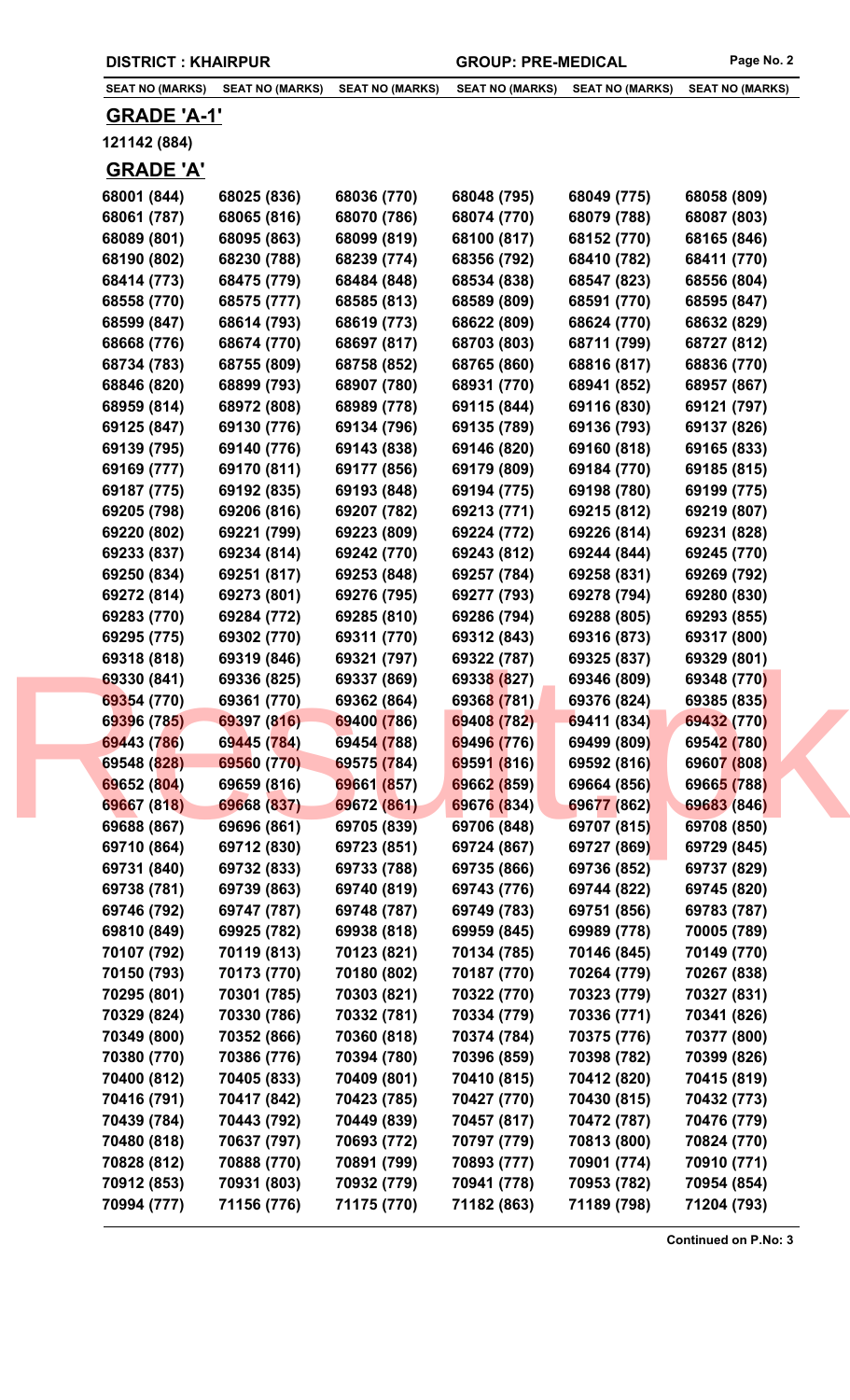|  | <b>DISTRICT: KHAIRPUR</b> |
|--|---------------------------|
|--|---------------------------|

|  | <b>SEAT NO (MARKS)</b>     | <b>SEAT NO (MARKS)</b>     | <b>SEAT NO (MARKS)</b>     | <b>SEAT NO (MARKS)</b>     | <b>SEAT NO (MARKS)</b>     | <b>SEAT NO (MARKS)</b>     |
|--|----------------------------|----------------------------|----------------------------|----------------------------|----------------------------|----------------------------|
|  | <b>GRADE 'A'</b>           |                            |                            |                            |                            |                            |
|  | 71205 (774)                | 71382 (770)                | 71405 (779)                | 71414 (778)                | 71534 (803)                | 71550 (779)                |
|  | 71553 (802)                | 71643 (786)                | 71673 (781)                | 71712 (792)                | 71721 (770)                | 71747 (775)                |
|  | 71757 (770)                | 71762 (800)                | 71770 (819)                | 71797 (787)                | 71811 (831)                | 71915 (787)                |
|  | 71962 (851)                | 71963 (848)                | 71965 (829)                | 71966 (787)                | 71968 (862)                | 72081 (808)                |
|  | 72139 (825)                | 72146 (770)                | 72151 (775)                | 72158 (770)                | 72164 (771)                | 72221 (844)                |
|  | 72226 (839)                | 72230 (782)                | 72231 (786)                | 72232 (832)                | 72237 (834)                | 72239 (869)                |
|  | 72240 (872)                | 72242 (840)                | 72243 (852)                | 72246 (831)                | 72247 (846)                | 72251 (842)                |
|  | 72252 (806)                | 72253 (856)                | 72255 (829)                | 72260 (833)                | 72261 (770)                | 72263 (796)                |
|  | 72265 (832)                | 72267 (832)                | 72272 (840)                | 72275 (789)                | 72276 (872)                | 72279 (821)                |
|  | 72280 (862)                | 72287 (824)                | 72289 (842)                | 72296 (849)                | 72297 (826)                | 72298 (816)                |
|  | 72299 (857)                | 72302 (854)                | 72303 (845)                | 72304 (861)                | 72305 (850)                | 72306 (862)                |
|  | 72307 (800)                | 72309 (820)                | 72311 (844)                | 72313 (814)                | 72316 (870)                | 72317 (853)                |
|  | 72318 (851)                | 72320 (824)                | 72321 (828)                | 72322 (849)                | 72324 (821)                | 72325 (823)                |
|  | 72327 (818)                | 72328 (843)                | 72329 (829)                | 72331 (861)                | 72333 (773)                | 72335 (869)                |
|  | 72336 (865)                | 72338 (863)                | 72339 (845)                | 72343 (865)                | 72346 (873)                | 72347 (856)                |
|  | 72348 (822)                | 72353 (848)                | 72357 (778)                | 72360 (801)                | 72362 (873)                | 72363 (812)                |
|  | 72364 (833)                | 72382 (845)                | 72383 (783)                | 72388 (834)                | 72389 (804)                | 72390 (827)                |
|  | 72391 (864)                | 72392 (808)                | 72394 (783)                | 72396 (834)                | 72397 (872)                | 72400 (838)                |
|  | 72401 (804)                | 72404 (871)                | 72407 (854)                | 72410 (789)                | 72411 (816)                | 72412 (870)                |
|  | 72414 (821)                | 72416 (785)                | 72417 (850)                | 72431 (848)                | 72432 (827)                | 72452 (874)                |
|  | 72453 (866)                | 72455 (841)                | 72456 (857)                | 72457 (851)                | 72458 (795)                | 72459 (781)                |
|  | 72483 (848)                | 72487 (838)                | 72532 (834)                | 72559 (770)                | 72585 (797)                | 72586 (798)                |
|  | 72588 (784)                | 72654 (794)                | 72663 (847)                | 72664 (838)                | 72665 (819)                | 72714 (787)                |
|  | 72715 (796)                | 72741 (770)                | 72782 (775)                | 72805 (777)                | 72806 (770)                | 72816 (775)                |
|  | 72817 (785)                | 72822 (831)                | 72825 (868)                | 72828 (778)                | 72829 (776)                | 72830 (852)                |
|  | 72863 (811)                | 72870 (840)                | 72872 (872)                | 72874 (871)                | 72878 (868)                | 72880 (869)                |
|  | 72887 (867)                | 72911 (837)                | 72914 (856)                | 72915 (770)                | 72916 (857)                | 72917 (790)                |
|  | 72920 (863)                | 72921 (848)                | 72932 (859)                | 72936 (828)                | 72937 (832)                | 72938 (789)                |
|  | 72939 (832)                | 72940 (866)                | 72941 (862)                | 72942 (792)                | 72945 (822)                | 72946 (796)                |
|  | 72948 (872)                | 72950 (826)<br>73256 (778) | <b>72953 (813)</b>         | 73181 (783)                | 73226 (790)<br>73331 (787) | 73238 (800)                |
|  | 73244 (820)                | 73335 (853)                | 73274 (801)                | 73289 (809)                | 73340 (836)                | 73333 (808)                |
|  | 73334 (853)<br>73343 (868) | 73344 (866)                | 73336 (770)<br>73345 (869) | 73339 (774)<br>73346 (865) | 73347 (871)                | 73342 (855)<br>73348 (799) |
|  | 73350 (847)                | 73375 (827)                | 73395 (782)                | 73398 (788)                | 73399 (787)                | 120006 (795)               |
|  | 120046 (805)               | 120081 (872)               | 120086 (829)               | 120087 (787)               | 120089 (844)               | 120090 (794)               |
|  | 120091 (789)               | 120152 (861)               | 120156 (851)               | 120158 (775)               | 120160 (853)               | 120169 (807)               |
|  | 120255 (856)               | 120256 (836)               | 120257 (834)               | 120258 (824)               | 120264 (824)               | 120266 (820)               |
|  | 120267 (814)               | 120268 (859)               | 120269 (852)               | 120301 (815)               | 120341 (849)               | 120361 (872)               |
|  | 120362 (872)               | 120371 (827)               | 120392 (820)               | 120494 (851)               | 120524 (808)               | 120533 (854)               |
|  | 120657 (854)               | 120658 (868)               | 120659 (784)               | 120662 (836)               | 120721 (777)               | 120751 (815)               |
|  | 120776 (778)               | 120778 (846)               | 120818 (855)               | 120820 (816)               | 120822 (791)               | 120825 (860)               |
|  | 120828 (854)               | 120834 (835)               | 120836 (825)               | 120837 (859)               | 120838 (850)               | 120841 (849)               |
|  | 120849 (869)               | 120857 (871)               | 120859 (864)               | 120861 (850)               | 120901 (859)               | 120904 (852)               |
|  | 120921 (789)               | 120932 (770)               | 120933 (780)               | 120952 (821)               | 120953 (855)               | 120990 (779)               |
|  | 120993 (792)               | 121027 (847)               | 121028 (811)               | 121029 (846)               | 121053 (854)               | 121055 (837)               |
|  | 121062 (872)               | 121143 (821)               | 121144 (828)               |                            |                            |                            |
|  | <b>GRADE 'B'</b>           |                            |                            |                            |                            |                            |
|  | 68007 (685)                | 68008 (701)                | 68018 (688)                | 68019 (679)                | 68022 (680)                | 68026 (757)                |
|  | 68037 (677)                | 68038 (713)                | 68039 (719)                | 68043 (744)                | 68044 (720)                | 68047 (676)                |
|  | 68051 (749)                | 68055 (730)                | 68060 (699)                | 68063 (724)                | 68064 (660)                | 68066 (756)                |
|  | 68069 (660)                | 68071 (719)                | 68073 (728)                | 68075 (660)                | 68076 (670)                | 68077 (660)                |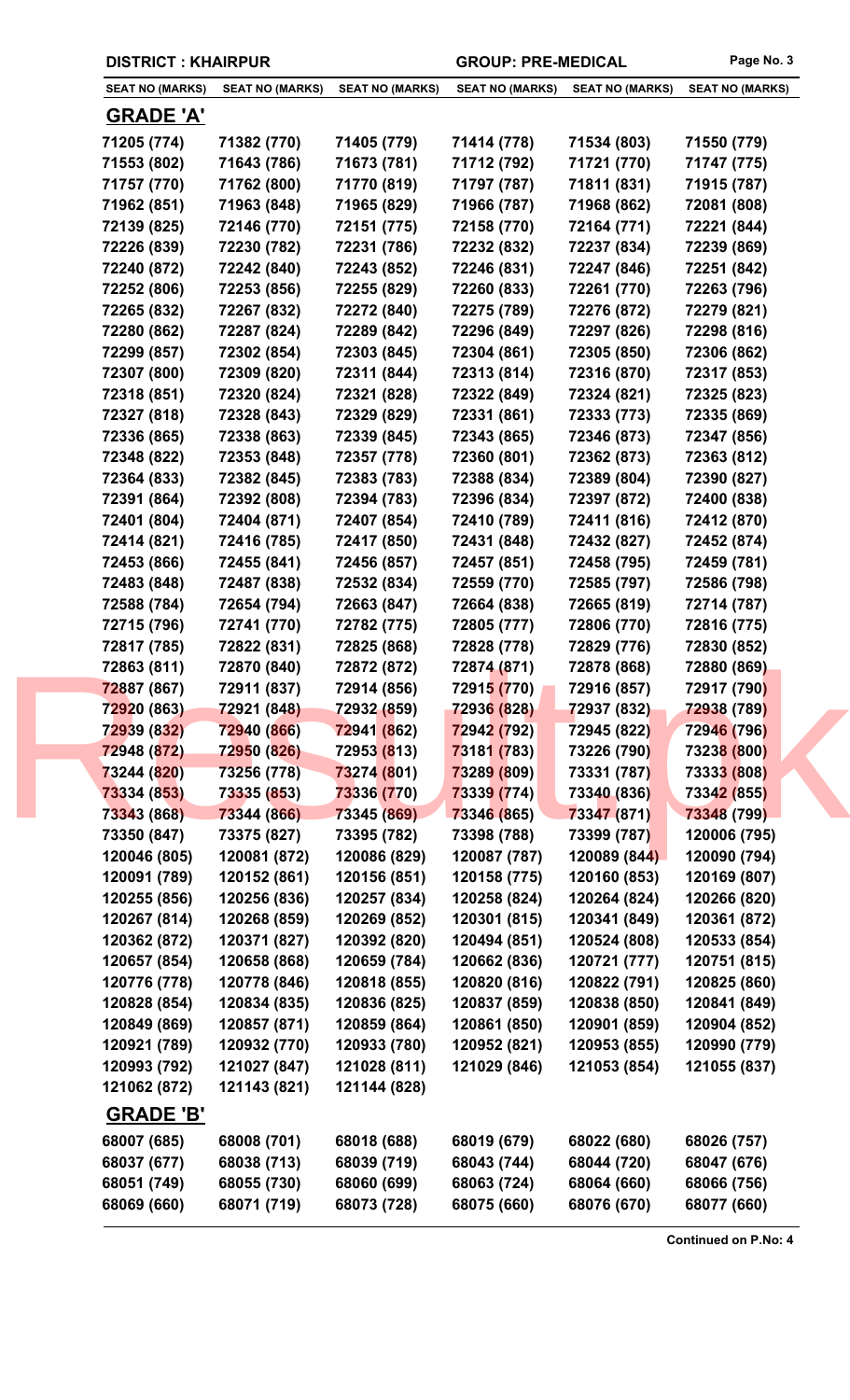| <b>SEAT NO (MARKS)</b> | <b>SEAT NO (MARKS)</b> | <b>SEAT NO (MARKS)</b> | <b>SEAT NO (MARKS)</b> | <b>SEAT NO (MARKS)</b> | <b>SEAT NO (MARKS)</b> |
|------------------------|------------------------|------------------------|------------------------|------------------------|------------------------|
| <b>GRADE 'B'</b>       |                        |                        |                        |                        |                        |
| 68080 (669)            | 68081 (710)            | 68085 (662)            | 68086 (702)            | 68090 (674)            | 68091 (671)            |
| 68092 (692)            | 68097 (700)            | 68098 (660)            | 68102 (683)            | 68103 (737)            | 68115 (661)            |
| 68121 (694)            | 68137 (714)            | 68144 (722)            | 68151 (738)            | 68153 (660)            | 68156 (660)            |
| 68159 (690)            | 68168 (706)            | 68175 (709)            | 68182 (676)            | 68184 (682)            | 68186 (707)            |
| 68188 (684)            | 68194 (675)            | 68195 (673)            | 68199 (696)            | 68206 (708)            | 68211 (682)            |
| 68212 (660)            | 68214 (660)            | 68215 (664)            | 68216 (663)            | 68224 (742)            | 68225 (682)            |
| 68227 (663)            | 68228 (709)            | 68231 (741)            | 68232 (673)            | 68237 (744)            | 68238 (664)            |
| 68245 (732)            | 68246 (678)            | 68248 (662)            | 68249 (676)            | 68250 (745)            | 68257 (691)            |
| 68259 (712)            | 68280 (660)            | 68297 (709)            | 68366 (660)            | 68367 (660)            | 68371 (660)            |
| 68378 (660)            | 68381 (705)            | 68384 (678)            | 68388 (661)            | 68392 (749)            | 68401 (675)            |
| 68409 (682)            | 68412 (680)            | 68413 (728)            | 68418 (715)            | 68419 (717)            | 68422 (734)            |
| 68425 (694)            | 68426 (684)            | 68428 (685)            | 68429 (668)            | 68440 (735)            | 68446 (693)            |
| 68447 (724)            | 68451 (714)            | 68454 (712)            | 68456 (699)            | 68461 (694)            | 68471 (660)            |
| 68476 (746)            | 68479 (690)            | 68486 (707)            | 68490 (698)            | 68532 (740)            | 68533 (705)            |
| 68536 (660)            | 68542 (682)            | 68550 (662)            | 68552 (750)            | 68554 (741)            | 68555 (730)            |
| 68557 (742)            | 68559 (719)            | 68563 (683)            | 68565 (681)            | 68566 (660)            | 68567 (745)            |
| 68568 (691)            | 68569 (723)            | 68576 (725)            | 68577 (669)            | 68583 (692)            | 68586 (670)            |
| 68588 (745)            | 68596 (665)            | 68597 (660)            | 68598 (717)            | 68600 (724)            | 68601 (660)            |
| 68602 (731)            | 68603 (708)            | 68604 (660)            | 68605 (733)            | 68607 (760)            | 68610 (688)            |
| 68611 (749)            | 68612 (681)            | 68613 (742)            | 68615 (695)            | 68616 (680)            | 68617 (665)            |
| 68618 (739)            | 68620 (668)            | 68623 (712)            | 68625 (733)            | 68626 (701)            | 68627 (747)            |
| 68633 (758)            | 68634 (734)            | 68635 (731)            | 68638 (718)            | 68639 (669)            | 68640 (726)            |
| 68643 (720)            | 68649 (682)            | 68650 (660)            | 68652 (677)            | 68653 (734)            | 68654 (740)            |
| 68655 (710)            | 68656 (711)            | 68659 (710)            | 68660 (755)            | 68662 (762)            | 68664 (682)            |
| 68666 (715)            | 68667 (734)            | 68669 (707)            | 68670 (667)            | 68672 (719)            | 68675 (677)            |
| 68676 (755)            | 68677 (729)            | 68680 (700)            | 68681 (663)            | 68682 (701)            | 68683 (724)            |
| 68684 (692)            | 68686 (692)            | 68688 (737)            | 68689 (694)            | 68692 (669)            | 68695 (720)            |
| 68696 (722)            | 68698 (717)            | 68700 (689)            | 68701 (660)            | 68702 (718)            | 68704 (695)            |
| 68706 (728)            | 68707 (742)            | 68708 (660)            | 68712 (661)            | 68715 (707)            | 68716 (683)            |
| 68717 (714)            | 68718 (738)            | 68721 (675)            | 68726 (717)            | 68733 (757)            | 68741 (725)            |
| 68744 (696)            | 68746 (679)            | 68747 (711)            | 68749 (661)            | 68750 (696)            | 68752 (670)            |
| 68753 (705)            | 68759 (660)            | 68760 (751)            | 68761 (676)            | 68762 (678)            | 68764 (745)            |
| 68809 (664)            | 68810 (728)            | 68811 (713)            | 68812 (672)            | 68813 (663)            | 68815 (742)            |
| 68820 (704)            | 68821 (664)            | 68823 (703)            | 68824 (694)            | 68825 (759)            | 68826 (740)            |
| 68827 (673)            | 68829 (689)            | 68832 (762)            | 68834 (727)            | 68847 (711)            | 68852 (669)            |
| 68858 (663)            | 68859 (753)            | 68863 (687)            | 68868 (736)            | 68870 (660)            | 68871 (660)            |
| 68875 (691)            | 68876 (664)            | 68888 (665)            | 68892 (673)            | 68906 (676)            | 68908 (660)            |
| 68910 (683)            | 68913 (717)            | 68916 (660)            | 68927 (688)            | 68934 (713)            | 68936 (674)            |
| 68950 (695)            | 68951 (731)            | 68952 (760)            | 68953 (727)            | 68954 (686)            | 68956 (745)            |
| 68960 (710)            | 68968 (749)            | 68969 (686)            | 68971 (666)            | 68974 (756)            | 68975 (681)            |
| 68976 (660)            | 68977 (705)            | 68992 (667)            | 69112 (685)            | 69117 (746)            | 69118 (712)            |
| 69119 (764)            | 69122 (752)            | 69123 (677)            | 69124 (758)            | 69126 (710)            | 69131 (733)            |
| 69133 (699)            | 69138 (677)            | 69141 (750)            | 69142 (720)            | 69144 (758)            | 69145 (738)            |
| 69151 (685)            | 69153 (745)            | 69154 (738)            | 69156 (669)            | 69158 (717)            | 69162 (732)            |
| 69163 (728)            | 69164 (761)            | 69166 (725)            | 69167 (716)            | 69172 (707)            | 69173 (678)            |
| 69174 (689)            | 69176 (693)            | 69178 (763)            | 69180 (752)            | 69183 (680)            | 69189 (761)            |
| 69190 (741)            | 69191 (716)            | 69195 (667)            | 69196 (681)            | 69200 (728)            | 69202 (710)            |
| 69203 (752)            | 69204 (709)            | 69208 (751)            | 69210 (736)            | 69212 (750)            | 69214 (758)            |
| 69218 (700)            | 69225 (718)            | 69227 (680)            | 69228 (702)            | 69229 (699)            | 69230 (745)            |
| 69232 (668)            | 69235 (764)            | 69236 (671)            | 69237 (731)            | 69238 (695)            | 69239 (754)            |
| 69240 (759)            | 69241 (745)            | 69246 (701)            | 69247 (685)            | 69248 (663)            | 69249 (663)            |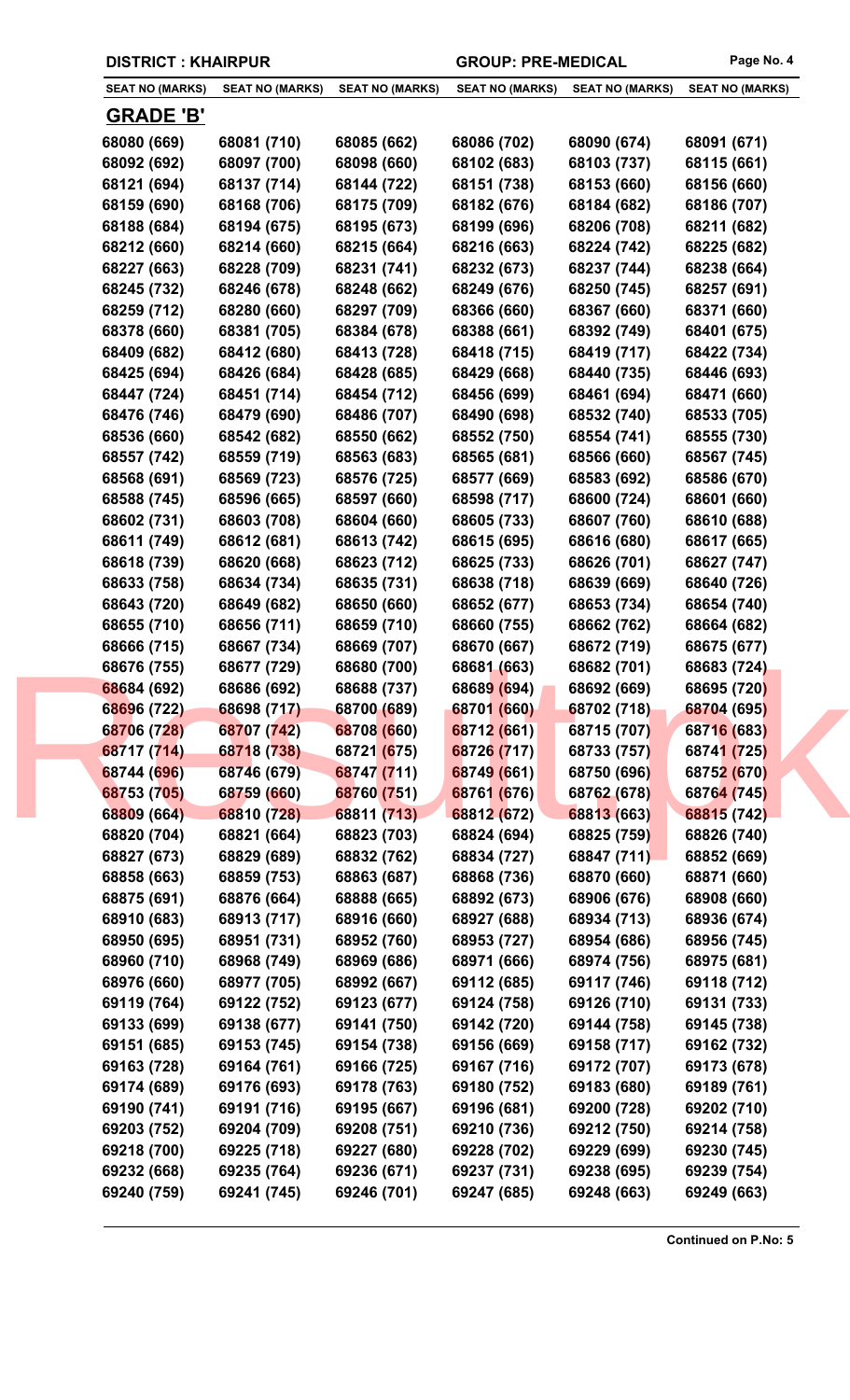| <b>SEAT NO (MARKS)</b> | <b>SEAT NO (MARKS)</b> | <b>SEAT NO (MARKS)</b> | <b>SEAT NO (MARKS)</b> | <b>SEAT NO (MARKS)</b> | <b>SEAT NO (MARKS)</b> |
|------------------------|------------------------|------------------------|------------------------|------------------------|------------------------|
|                        |                        |                        |                        |                        |                        |
| <b>GRADE 'B'</b>       |                        |                        |                        |                        |                        |
| 69252 (739)            | 69254 (695)            | 69255 (667)            | 69256 (695)            | 69259 (698)            | 69262 (742)            |
| 69265 (670)            | 69266 (754)            | 69271 (761)            | 69275 (686)            | 69279 (710)            | 69282 (743)            |
| 69287 (663)            | 69289 (755)            | 69291 (660)            | 69292 (670)            | 69294 (707)            | 69296 (710)            |
| 69298 (697)            | 69299 (712)            | 69300 (706)            | 69301 (714)            | 69303 (681)            | 69305 (684)            |
| 69310 (743)            | 69313 (698)            | 69320 (714)            | 69323 (761)            | 69326 (750)            | 69327 (752)            |
| 69331 (756)            | 69334 (718)            | 69335 (664)            | 69339 (731)            | 69340 (764)            | 69341 (747)            |
| 69343 (743)            | 69345 (690)            | 69351 (718)            | 69352 (679)            | 69353 (713)            | 69355 (718)            |
| 69356 (764)            | 69359 (735)            | 69363 (717)            | 69365 (731)            | 69366 (745)            | 69370 (757)            |
| 69372 (707)            | 69375 (758)            | 69377 (664)            | 69378 (672)            | 69380 (747)            | 69382 (740)            |
| 69383 (746)            | 69384 (759)            | 69386 (661)            | 69388 (697)            | 69389 (664)            | 69390 (680)            |
| 69391 (693)            | 69392 (689)            | 69393 (700)            | 69398 (725)            | 69401 (692)            | 69405 (698)            |
| 69409 (672)            | 69431 (745)            | 69433 (677)            | 69435 (696)            | 69436 (667)            | 69437 (706)            |
| 69438 (712)            | 69440 (708)            | 69441 (729)            | 69444 (743)            | 69446 (718)            | 69447 (718)            |
| 69448 (660)            | 69450 (683)            | 69451 (701)            | 69456 (717)            | 69457 (691)            | 69463 (743)            |
| 69467 (677)            | 69475 (701)            | 69476 (717)            | 69478 (752)            | 69479 (705)            | 69480 (684)            |
| 69484 (691)            | 69486 (686)            | 69488 (720)            | 69489 (682)            | 69492 (673)            | 69494 (676)            |
| 69500 (688)            | 69501 (742)            | 69502 (663)            | 69504 (725)            | 69508 (706)            | 69509 (758)            |
| 69510 (758)            | 69513 (709)            | 69515 (687)            | 69517 (750)            | 69519 (730)            | 69520 (696)            |
| 69521 (678)            | 69522 (729)            | 69524 (706)            | 69525 (718)            | 69526 (718)            | 69527 (726)            |
| 69530 (740)            | 69531 (689)            | 69532 (731)            | 69533 (707)            | 69534 (688)            | 69535 (681)            |
| 69537 (722)            | 69538 (750)            | 69540 (758)            | 69541 (753)            | 69543 (713)            | 69544 (722)            |
| 69545 (743)            | 69546 (747)            | 69549 (662)            | 69550 (701)            | 69553 (711)            | 69555 (685)            |
| 69559 (696)            | 69564 (660)            | 69565 (688)            | 69566 (668)            | 69567 (701)            | 69569 (723)            |
| 69571 (721)            | 69572 (757)            | 69574 (721)            | 69576 (717)            | 69577 (721)            | 69579 (764)            |
| 69580 (668)            | 69584 (709)            | 69586 (738)            | 69587 (666)            | 69589 (690)            | 69593 (678)            |
| 69594 (669)            | 69596 (665)            | 69597 (678)            | 69600 (666)            | 69601 (660)            | 69603 (714)            |
| 69604 (663)            | 69605 (712)            | 69610 (678)            | 69611 (711)            | 69612 (756)            | 69614 (697)            |
| 69615 (697)            | 69617 (668)            | 69618 (686)            | 69620 (660)            | 69621 (685)            | 69625 (749)            |
| 69626 (667)            | 69627 (763)            | 69628 (675)            | 69629 (753)            | 69630 (745)            | 69631 (673)            |
| 69655 (669)            | 69658 (749)            | 69702 (675)            | 69704 (753)            | 69721 (688)            | 69722 (681)            |
| 69726 (732)            | 69754 (667)            | 69771 (732)            | 69797 (686)            | 69798 (663)            | 69803 (704)            |
| 69808 (675)            | 69809 (700)            | 69812 (670)            | 69814 (685)            | 69818 (736)            | 69824 (699)            |
| 69825 (699)            | 69828 (677)            | 69830 (660)            | 69832 (688)            | 69833 (686)            | 69834 (678)            |
| 69836 (708)            | 69863 (698)            | 69865 (678)            | 69866 (665)            | 69869 (701)            | 69870 (685)            |
| 69872 (662)            | 69874 (664)            | 69875 (662)            | 69888 (667)            | 69889 (684)            | 69893 (662)            |
| 69894 (695)            | 69896 (670)            | 69904 (705)            | 69909 (660)            | 69910 (660)            | 69911 (708)            |
| 69913 (663)            | 69915 (730)            | 69916 (725)            | 69928 (728)            | 69930 (664)            | 69937 (663)            |
| 69948 (688)            | 69952 (662)            | 69957 (729)            | 69958 (688)            | 69968 (696)            | 69969 (691)            |
| 69975 (741)            | 69979 (660)            | 69981 (708)            | 69983 (662)            | 69984 (760)            | 69985 (757)            |
| 69986 (660)            | 69988 (680)            | 69995 (699)            | 69997 (663)            | 70002 (750)            | 70003 (739)            |
| 70004 (750)            | 70007 (689)            | 70009 (734)            | 70010 (760)            | 70012 (684)            | 70013 (712)            |
| 70031 (660)            | 70032 (756)            | 70033 (730)            | 70035 (676)            | 70037 (672)            | 70038 (684)            |
| 70047 (741)            | 70048 (738)            | 70049 (737)            | 70050 (690)            | 70051 (664)            | 70054 (679)            |
| 70055 (690)            | 70057 (740)            | 70060 (674)            | 70061 (681)            | 70065 (664)            | 70066 (673)            |
| 70069 (709)            | 70071 (664)            | 70073 (687)            | 70074 (660)            | 70076 (678)            | 70084 (684)            |
| 70085 (661)            | 70087 (732)            | 70088 (660)            | 70089 (666)            | 70099 (660)            | 70103 (673)            |
| 70104 (690)            | 70105 (684)            | 70108 (697)            | 70110 (672)            | 70116 (728)            | 70117 (683)            |
| 70118 (699)            | 70121 (734)            | 70122 (663)            | 70125 (660)            | 70126 (754)            | 70127 (668)            |
| 70129 (741)            | 70130 (660)            | 70131 (672)            | 70132 (722)            | 70133 (749)            | 70136 (741)            |
|                        |                        |                        |                        |                        |                        |
| 70137 (726)            | 70140 (679)            | 70141 (699)            | 70142 (674)            | 70143 (725)            | 70144 (666)            |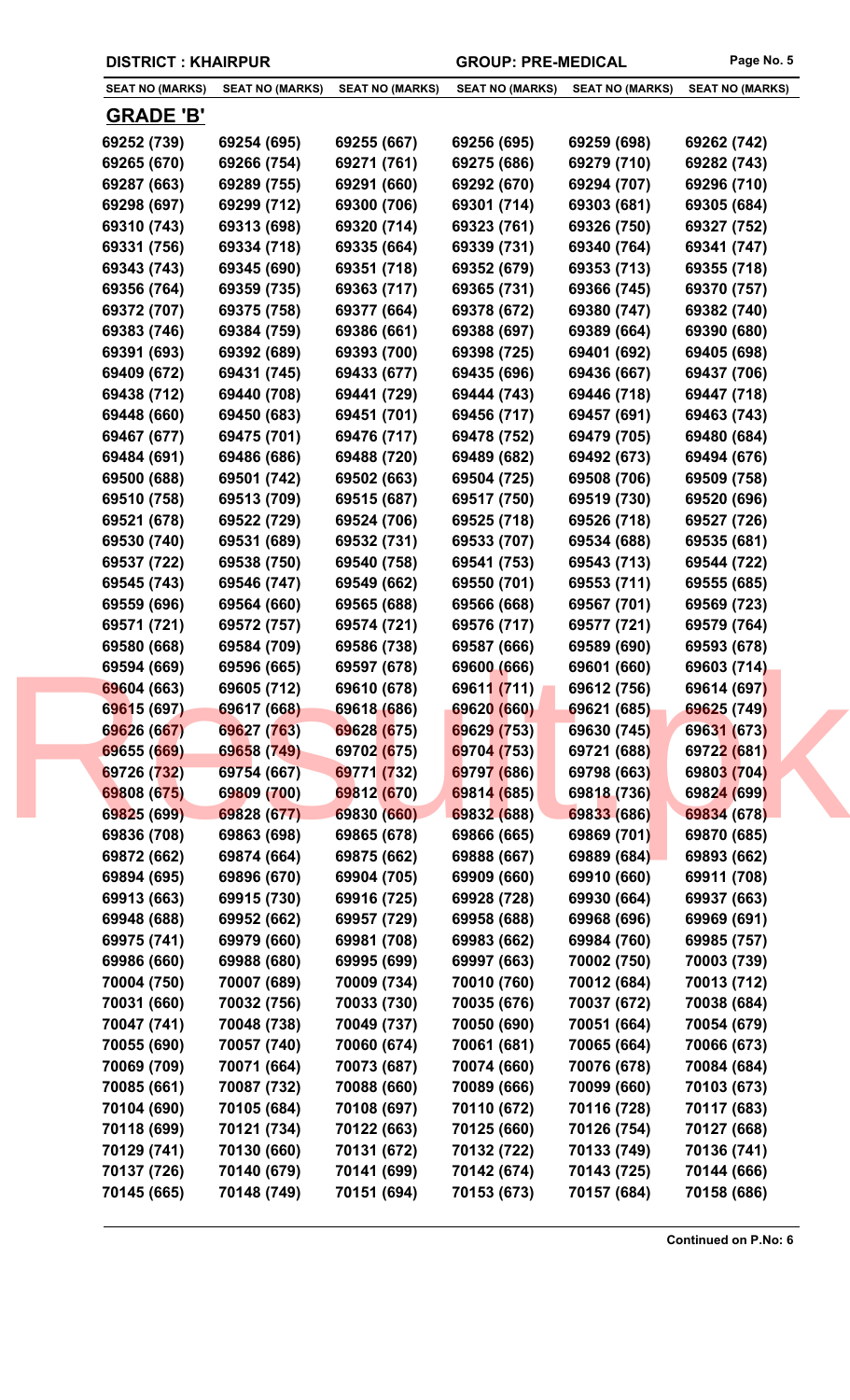|  | <b>DISTRICT: KHAIRPUR</b> |
|--|---------------------------|
|--|---------------------------|

| <b>SEAT NO (MARKS)</b> | <b>SEAT NO (MARKS)</b> | <b>SEAT NO (MARKS)</b> | <b>SEAT NO (MARKS)</b> | <b>SEAT NO (MARKS)</b> | <b>SEAT NO (MARKS)</b> |
|------------------------|------------------------|------------------------|------------------------|------------------------|------------------------|
| <b>GRADE 'B'</b>       |                        |                        |                        |                        |                        |
|                        |                        |                        |                        |                        |                        |
| 70160 (660)            | 70171 (660)            | 70172 (677)            | 70174 (723)            | 70175 (737)            | 70176 (726)            |
| 70177 (662)            | 70178 (683)            | 70181 (715)            | 70182 (755)            | 70183 (732)            | 70184 (764)            |
| 70185 (743)            | 70186 (701)            | 70203 (660)            | 70227 (708)            | 70228 (689)            | 70234 (667)            |
| 70236 (661)            | 70240 (714)            | 70244 (660)            | 70261 (700)            | 70263 (677)            | 70269 (666)            |
| 70270 (672)            | 70271 (760)            | 70272 (716)            | 70275 (676)            | 70286 (707)            | 70287 (730)            |
| 70288 (743)            | 70289 (758)            | 70290 (748)            | 70294 (689)            | 70297 (682)            | 70298 (662)            |
| 70302 (699)            | 70305 (673)            | 70321 (701)            | 70325 (674)            | 70338 (671)            | 70339 (738)            |
| 70340 (719)            | 70344 (674)            | 70345 (716)            | 70346 (705)            | 70348 (660)            | 70353 (691)            |
| 70355 (748)            | 70356 (692)            | 70363 (725)            | 70367 (695)            | 70369 (710)            | 70371 (721)            |
| 70372 (689)            | 70373 (728)            | 70378 (660)            | 70379 (694)            | 70383 (703)            | 70384 (662)            |
| 70385 (716)            | 70387 (741)            | 70388 (695)            | 70389 (685)            | 70390 (722)            | 70392 (684)            |
| 70395 (723)            | 70397 (755)            | 70402 (660)            | 70404 (713)            | 70406 (683)            | 70407 (662)            |
| 70408 (763)            | 70411 (714)            | 70413 (742)            | 70419 (710)            | 70422 (751)            | 70424 (723)            |
| 70425 (735)            | 70426 (709)            | 70428 (734)            | 70429 (691)            | 70431 (686)            | 70433 (687)            |
| 70435 (714)            | 70437 (738)            | 70438 (670)            | 70440 (748)            | 70442 (678)            | 70447 (732)            |
| 70448 (760)            | 70451 (671)            | 70454 (668)            | 70456 (694)            | 70458 (681)            | 70459 (762)            |
| 70461 (722)            | 70462 (674)            | 70463 (667)            | 70464 (717)            | 70468 (669)            | 70469 (700)            |
| 70475 (721)            | 70479 (694)            | 70519 (683)            | 70530 (717)            | 70532 (693)            | 70537 (756)            |
| 70539 (717)            | 70545 (691)            | 70551 (661)            | 70570 (703)            | 70572 (742)            | 70574 (685)            |
| 70579 (660)            | 70580 (660)            | 70582 (736)            | 70584 (694)            | 70585 (668)            | 70589 (715)            |
| 70594 (713)            | 70599 (662)            | 70609 (678)            | 70612 (660)            | 70627 (667)            | 70634 (710)            |
| 70636 (746)            | 70646 (680)            | 70649 (704)            | 70650 (693)            | 70660 (670)            | 70666 (712)            |
| 70667 (660)            | 70671 (730)            | 70674 (719)            | 70677 (660)            | 70679 (660)            | 70681 (682)            |
| 70683 (668)            | 70687 (678)            | 70691 (660)            | 70694 (733)            | 70696 (660)            | 70701 (701)            |
| 70706 (662)            | 70712 (704)            | 70715 (694)            | 70721 (677)            | 70724 (672)            | 70725 (688)            |
| 70735 (661)            | 70737 (673)            | 70754 (691)            | 70758 (693)            | 70759 (696)            | 70767 (676)            |
| 70773 (668)            | 70775 (714)            | 70784 (721)            | 70789 (660)            | 70790 (681)            | 70791 (754)            |
| 70793 (727)            | 70794 (660)            | 70795 (707)            | 70796 (694)            | 70798 (690)            | 70799 (732)            |
| 70803 (740)            | 70804 (677)            | 70805 (674)            | 70806 (678)            | 70807 (715)            | 70808 (707)            |
| 70809 (662)            | 70810 (685)            | 70811 (724)            | 70812 (707)            | 70815 (665)            | 70816 (672)            |
| 70817 (714)            | 70818 (699)            | 70819 (749)            | 70820 (730)            | 70821 (700)            | 70822 (678)            |
| 70823 (688)            | 70825 (691)            | 70826 (668)            | 70836 (669)            | 70837 (691)            | 70838 (718)            |
| 70881 (677)            | 70882 (675)            | 70883 (710)            | 70884 (667)            | 70887 (757)            | 70890 (660)            |
| 70894 (723)            | 70895 (743)            | 70896 (681)            | 70897 (730)            | 70898 (683)            | 70900 (701)            |
| 70902 (677)            | 70903 (716)            | 70904 (660)            | 70906 (730)            | 70908 (708)            | 70909 (761)            |
| 70911 (740)            | 70934 (735)            | 70935 (726)            | 70938 (738)            | 70940 (735)            | 70944 (703)            |
| 70946 (749)            | 70947 (676)            | 70948 (681)            | 70949 (715)            | 70951 (762)            | 70952 (689)            |
| 70955 (739)            | 70982 (660)            | 70989 (738)            | 70990 (663)            | 70991 (696)            | 70992 (710)            |
| 70995 (673)            | 70996 (687)            | 70998 (665)            | 71003 (664)            | 71005 (673)            | 71016 (660)            |
| 71018 (735)            | 71022 (687)            | 71025 (695)            | 71043 (660)            | 71051 (662)            | 71053 (729)            |
| 71083 (660)            | 71087 (674)            | 71094 (698)            | 71102 (691)            | 71104 (676)            | 71109 (660)            |
| 71127 (660)            | 71136 (683)            | 71137 (660)            | 71142 (683)            | 71147 (682)            | 71157 (735)            |
| 71158 (683)            | 71159 (681)            | 71160 (666)            | 71162 (705)            | 71170 (660)            | 71172 (683)            |
| 71173 (688)            | 71176 (704)            | 71177 (741)            | 71183 (671)            | 71185 (664)            | 71187 (673)            |
| 71192 (738)            | 71193 (667)            | 71195 (691)            | 71196 (722)            | 71198 (662)            | 71200 (665)            |
| 71201 (752)            | 71230 (690)            | 71236 (738)            | 71237 (685)            | 71266 (671)            | 71275 (671)            |
| 71278 (678)            | 71293 (660)            | 71303 (691)            | 71308 (714)            | 71351 (723)            | 71357 (660)            |
| 71358 (673)            | 71362 (719)            | 71363 (764)            | 71364 (665)            | 71365 (741)            | 71366 (675)            |
| 71368 (764)            | 71369 (662)            | 71374 (705)            | 71375 (663)            | 71379 (663)            | 71380 (689)            |
| 71387 (708)            | 71389 (704)            | 71392 (717)            | 71396 (738)            | 71398 (710)            | 71399 (674)            |
| 71401 (660)            | 71402 (688)            | 71403 (711)            | 71404 (697)            | 71406 (666)            | 71407 (674)            |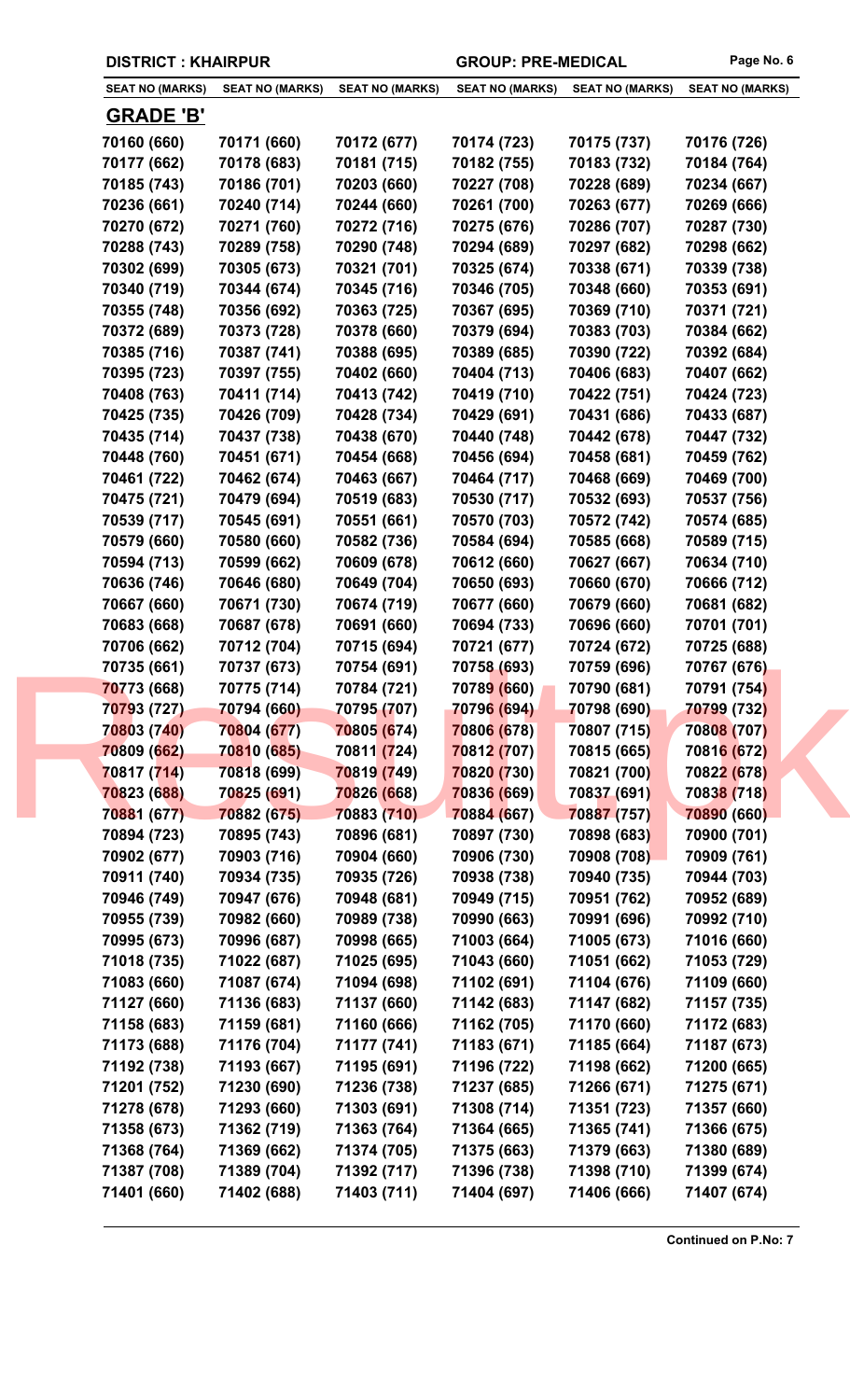| <b>SEAT NO (MARKS)</b> | <b>SEAT NO (MARKS)</b> | <b>SEAT NO (MARKS)</b> | <b>SEAT NO (MARKS)</b> | <b>SEAT NO (MARKS)</b> | <b>SEAT NO (MARKS)</b>     |
|------------------------|------------------------|------------------------|------------------------|------------------------|----------------------------|
| <b>GRADE 'B'</b>       |                        |                        |                        |                        |                            |
| 71408 (679)            | 71410 (745)            | 71411 (700)            | 71412 (682)            | 71413 (744)            | 71415 (678)                |
| 71416 (690)            | 71417 (668)            | 71423 (675)            | 71424 (704)            | 71428 (726)            | 71442 (709)                |
| 71443 (672)            | 71444 (722)            | 71445 (689)            | 71448 (662)            | 71449 (660)            | 71453 (666)                |
| 71455 (694)            | 71459 (660)            | 71464 (694)            | 71465 (715)            | 71471 (700)            | 71475 (662)                |
| 71476 (705)            | 71487 (675)            | 71494 (716)            | 71495 (660)            | 71496 (681)            | 71502 (677)                |
| 71512 (664)            | 71517 (685)            | 71526 (671)            | 71531 (687)            | 71532 (686)            | 71538 (660)                |
| 71539 (672)            | 71543 (724)            | 71544 (690)            | 71545 (664)            | 71546 (665)            | 71548 (709)                |
| 71557 (694)            | 71561 (720)            | 71563 (677)            | 71564 (717)            | 71565 (703)            | 71566 (669)                |
| 71568 (688)            | 71570 (705)            | 71572 (735)            | 71576 (692)            | 71578 (680)            | 71581 (670)                |
| 71585 (684)            | 71586 (664)            | 71588 (692)            | 71589 (671)            | 71590 (692)            | 71592 (748)                |
| 71595 (677)            | 71596 (685)            | 71597 (693)            | 71598 (674)            | 71599 (673)            | 71604 (681)                |
| 71605 (713)            | 71608 (678)            | 71633 (710)            | 71637 (684)            | 71639 (676)            | 71644 (749)                |
| 71650 (739)            | 71660 (674)            | 71662 (684)            | 71664 (660)            | 71665 (678)            | 71666 (707)                |
| 71669 (674)            | 71670 (687)            | 71677 (685)            | 71691 (692)            | 71692 (712)            | 71693 (688)                |
| 71699 (680)            | 71705 (682)            | 71706 (746)            | 71707 (759)            | 71708 (702)            | 71710 (660)                |
| 71711 (699)            | 71715 (668)            | 71717 (691)            | 71718 (669)            | 71722 (665)            | 71726 (683)                |
| 71727 (761)            | 71728 (695)            | 71729 (697)            | 71734 (697)            | 71735 (674)            | 71736 (716)                |
| 71737 (681)            | 71738 (670)            | 71739 (736)            | 71743 (668)            | 71744 (743)            | 71745 (748)                |
| 71749 (667)            | 71751 (699)            | 71752 (699)            | 71755 (706)            | 71756 (671)            | 71758 (686)                |
| 71759 (726)            | 71760 (751)            | 71761 (727)            | 71765 (761)            | 71766 (678)            | 71767 (727)                |
| 71769 (672)            | 71771 (738)            | 71772 (755)            | 71773 (730)            | 71774 (743)            | 71776 (706)                |
| 71777 (683)            | 71780 (683)            | 71783 (665)            | 71784 (721)            | 71786 (681)            | 71788 (671)                |
| 71795 (722)            | 71798 (751)            | 71801 (725)            | 71803 (737)            | 71809 (720)            | 71810 (751)                |
| 71813 (692)            | 71814 (695)            | 71854 (699)            | 71858 (662)            | 71864 (682)            | 71869 (667)                |
| 71871 (697)            | 71872 (702)            | 71873 (715)            | 71875 (681)            | 71876 (700)            | 71882 (709)                |
| 71884 (748)            | 71885 (721)            | 71886 (719)            | 71889 (696)            | 71890 (706)            | 71891 (660)                |
| 71893 (723)            | 71894 (689)            | 71896 (706)            | 71897 (694)            | 71898 (670)            | 71899 (678)                |
| 71900 (660)            | 71901 (715)            | 71903 (703)            | 71904 (680)            | 71905 (703)            | 71906 (715)                |
| 71907 (729)            | 71908 (740)            | 71909 (660)            | 71910 (696)            | 71913 (753)            | 71916 (690)                |
| 71918 (739)            | 71919 (744)            | 71922 (742)            | 71923 (701)            | 71924 (762)            | 7192 <mark>5 (6</mark> 83) |
| 71926 (674)            | 71929 (718)            | 71930 (759)            | 71931 (693)            | 71934 (732)            | 71936 (666)                |
| 71938 (674)            | 71939 (721)            | 71940 (681)            | 71961 (736)            | 71964 (756)            | 71969 (746)                |
| 71982 (734)            | 71983 (660)            | 71987 (678)            | 71990 (703)            | 71992 (694)            | 71993 (673)                |
| 71994 (668)            | 71995 (660)            | 71997 (679)            | 71999 (677)            | 72000 (724)            | 72003 (714)                |
| 72004 (680)            | 72006 (687)            | 72008 (666)            | 72009 (660)            | 72010 (694)            | 72011 (672)                |
| 72038 (683)            | 72041 (727)            | 72042 (680)            | 72045 (688)            | 72047 (680)            | 72048 (661)                |
| 72049 (668)            | 72057 (714)            | 72059 (753)            | 72064 (680)            | 72066 (761)            | 72068 (660)                |
| 72069 (660)            | 72071 (678)            | 72072 (688)            | 72073 (732)            | 72074 (761)            | 72084 (691)                |
| 72086 (660)            | 72089 (674)            | 72122 (723)            | 72127 (677)            | 72129 (716)            | 72132 (696)                |
| 72134 (664)            | 72135 (708)            | 72137 (721)            | 72138 (745)            | 72140 (739)            | 72142 (673)                |
| 72143 (720)            | 72144 (732)            | 72147 (744)            | 72148 (660)            | 72149 (675)            | 72150 (669)                |
| 72153 (708)            | 72156 (667)            | 72159 (721)            | 72162 (669)            | 72165 (745)            | 72167 (688)                |
| 72169 (708)            | 72172 (727)            | 72179 (704)            | 72180 (727)            | 72181 (737)            | 72182 (665)                |
| 72187 (714)            | 72190 (691)            | 72191 (705)            | 72192 (730)            | 72193 (694)            | 72195 (688)                |
| 72197 (702)            | 72199 (677)            | 72200 (717)            | 72201 (703)            | 72205 (711)            | 72223 (718)                |
| 72224 (751)            | 72241 (754)            | 72248 (736)            | 72257 (735)            | 72262 (714)            | 72264 (746)                |
| 72266 (763)            | 72273 (743)            | 72288 (744)            | 72294 (694)            | 72326 (763)            | 72365 (699)                |
| 72488 (761)            | 72501 (713)            | 72502 (673)            | 72507 (705)            | 72512 (702)            | 72513 (686)                |
| 72515 (746)            | 72526 (723)            | 72528 (703)            | 72533 (679)            | 72534 (660)            | 72535 (673)                |
| 72536 (738)            | 72538 (720)            | 72539 (674)            | 72542 (731)            | 72553 (676)            | 72554 (713)                |
| 72556 (727)            | 72560 (684)            | 72564 (756)            | 72565 (669)            | 72566 (660)            | 72567 (722)                |
|                        |                        |                        |                        |                        |                            |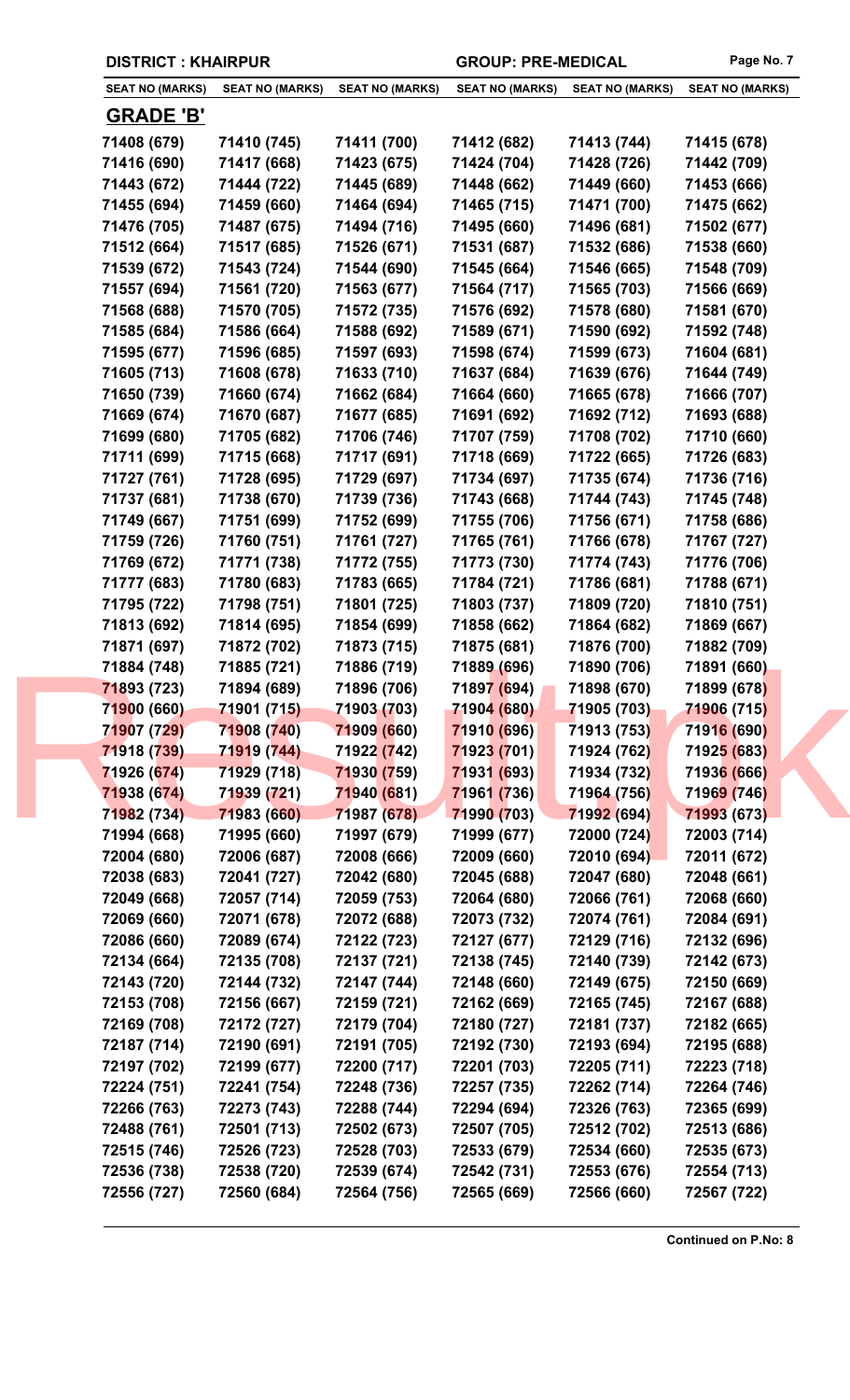|  | <b>SEAT NO (MARKS)</b> | <b>SEAT NO (MARKS)</b> | <b>SEAT NO (MARKS)</b> | <b>SEAT NO (MARKS)</b> | <b>SEAT NO (MARKS)</b> | <b>SEAT NO (MARKS)</b> |
|--|------------------------|------------------------|------------------------|------------------------|------------------------|------------------------|
|  | <b>GRADE 'B'</b>       |                        |                        |                        |                        |                        |
|  | 72568 (703)            | 72569 (660)            | 72571 (662)            | 72572 (660)            | 72573 (724)            | 72581 (736)            |
|  | 72582 (661)            | 72587 (671)            | 72592 (691)            | 72593 (692)            | 72598 (724)            | 72604 (660)            |
|  | 72607 (681)            | 72608 (662)            | 72610 (664)            | 72618 (664)            | 72622 (711)            | 72625 (758)            |
|  | 72627 (660)            | 72628 (688)            | 72633 (756)            | 72636 (763)            | 72641 (697)            | 72643 (685)            |
|  | 72646 (718)            | 72651 (679)            | 72657 (664)            | 72658 (708)            | 72661 (660)            | 72706 (660)            |
|  | 72708 (664)            | 72712 (717)            | 72713 (695)            | 72716 (702)            | 72717 (668)            | 72718 (719)            |
|  | 72719 (757)            | 72720 (722)            | 72722 (711)            | 72725 (670)            | 72726 (725)            | 72727 (703)            |
|  | 72729 (672)            | 72730 (675)            | 72731 (701)            | 72732 (660)            | 72734 (752)            | 72735 (736)            |
|  | 72737 (660)            | 72738 (685)            | 72739 (719)            | 72743 (719)            | 72746 (660)            | 72747 (682)            |
|  | 72749 (699)            | 72756 (734)            | 72758 (663)            | 72763 (667)            | 72765 (745)            | 72766 (683)            |
|  | 72769 (718)            | 72779 (698)            | 72780 (666)            | 72784 (674)            | 72785 (704)            | 72786 (715)            |
|  | 72790 (695)            | 72791 (714)            | 72796 (725)            | 72798 (663)            | 72802 (666)            | 72803 (668)            |
|  | 72807 (741)            | 72808 (686)            | 72809 (752)            | 72810 (664)            | 72811 (666)            | 72813 (687)            |
|  | 72814 (679)            | 72815 (700)            | 72818 (725)            | 72823 (762)            | 72826 (749)            | 72831 (697)            |
|  | 72832 (752)            | 72833 (750)            | 72834 (665)            | 72835 (744)            | 72837 (749)            | 72838 (733)            |
|  | 72839 (718)            | 72840 (724)            | 72842 (714)            | 72901 (734)            | 72902 (752)            | 72913 (759)            |
|  | 72918 (737)            | 72934 (690)            | 72954 (693)            | 72999 (668)            | 73002 (713)            | 73003 (668)            |
|  | 73005 (667)            | 73007 (711)            | 73018 (661)            | 73020 (662)            | 73031 (686)            | 73049 (670)            |
|  | 73055 (675)            | 73058 (665)            | 73059 (672)            | 73066 (681)            | 73069 (705)            | 73070 (723)            |
|  | 73071 (708)            | 73072 (662)            | 73074 (709)            | 73080 (672)            | 73081 (666)            | 73084 (702)            |
|  | 73089 (731)            | 73090 (691)            | 73092 (677)            | 73093 (680)            | 73095 (732)            | 73096 (722)            |
|  | 73101 (660)            | 73126 (693)            | 73128 (694)            | 73129 (740)            | 73131 (676)            | 73132 (675)            |
|  | 73135 (679)            | 73137 (676)            | 73139 (669)            | 73140 (688)            | 73145 (686)            | 73150 (693)            |
|  | 73152 (669)            | 73154 (679)            | 73160 (696)            | 73163 (700)            | 73165 (664)            | 73168 (674)            |
|  | 73169 (674)            | 73170 (702)            | 73190 (708)            | 73192 (716)            | 73224 (670)            | 73225 (747)            |
|  | 73230 (740)            | 73232 (693)            | 73233 (702)            | 73237 (748)            | 73239 (692)            | 73240 (665)            |
|  | 73241 (723)            | 73242 (660)            | 73243 (726)            | 73245 (686)            | 73247 (752)            | 73248 (692)            |
|  | 73251 (660)            | 73252 (689)            | 73254 (660)            | 73257 (731)            | 73258 (698)            | 73260 (731)            |
|  | 73264 (696)            | 73265 (680)            | 73267 (701)            | 73268 (660)            | 73271 (681)            | 73272 (695)            |
|  | 73276 (705)            | 73277 (661)            | 73278 (693)            | 73282 (674)            | 73286 (707)            | 73302 (712)            |
|  | 73303 (660)            | 73304 (708)            | 73305 (688)            | 73307 (729)            | 73309 (721)            | 73311 (745)            |
|  | 73312 (679)            | 73313 (722)            | 73314 (707)            | 73315 (727)            | 73337 (717)            | 73338 (762)            |
|  | 73341 (729)            | 73374 (660)            | 73384 (718)            | 73388 (660)            | 73389 (660)            | 73391 (699)            |
|  | 73394 (739)            | 73396 (660)            | 73400 (745)            | 73401 (731)            | 73402 (673)            | 73405 (754)            |
|  | 73409 (663)            | 120002 (743)           | 120005 (682)           | 120047 (684)           | 120083 (750)           | 120095 (683)           |
|  | 120138 (744)           | 120149 (681)           | 120150 (660)           | 120153 (755)           | 120157 (737)           | 120159 (750)           |
|  | 120164 (724)           | 120166 (744)           | 120170 (714)           | 120265 (755)           | 120271 (744)           | 120303 (706)           |
|  | 120304 (727)           | 120372 (728)           | 120393 (669)           | 120394 (725)           | 120412 (721)           | 120413 (686)           |
|  | 120414 (668)           | 120450 (661)           | 120471 (711)           | 120472 (763)           | 120481 (694)           | 120495 (710)           |
|  | 120499 (694)           | 120514 (670)           | 120567 (710)           | 120568 (672)           | 120574 (663)           | 120625 (687)           |
|  | 120632 (725)           | 120651 (715)           | 120652 (745)           | 120661 (677)           | 120722 (754)           | 120734 (660)           |
|  | 120735 (665)           | 120736 (697)           | 120755 (734)           | 120756 (745)           | 120779 (697)           | 120780 (713)           |
|  | 120905 (722)           | 120983 (750)           | 120994 (668)           | 121122 (673)           | 121123 (695)           | 121145 (737)           |
|  | <b>GRADE 'C'</b>       |                        |                        |                        |                        |                        |
|  | 68004 (577)            | 68005 (612)            | 68009 (646)            | 68010 (648)            | 68011 (611)            | 68013 (586)            |
|  | 68014 (566)            | 68016 (551)            | 68017 (606)            | 68020 (638)            | 68021 (607)            | 68023 (613)            |
|  | 68024 (610)            | 68027 (576)            | 68028 (608)            | 68029 (593)            | 68030 (564)            | 68031 (631)            |
|  | 68032 (578)            | 68034 (626)            | 68040 (650)            | 68041 (635)            | 68046 (589)            | 68050 (567)            |
|  | 68053 (596)            | 68057 (627)            | 68059 (623)            | 68062 (646)            | 68072 (626)            | 68078 (653)            |
|  | 68082 (614)            | 68083 (558)            | 68084 (619)            | 68093 (553)            | 68096 (630)            | 68101 (633)            |
|  | 68104 (615)            | 68105 (573)            | 68107 (627)            | 68108 (550)            | 68110 (605)            | 68111 (564)            |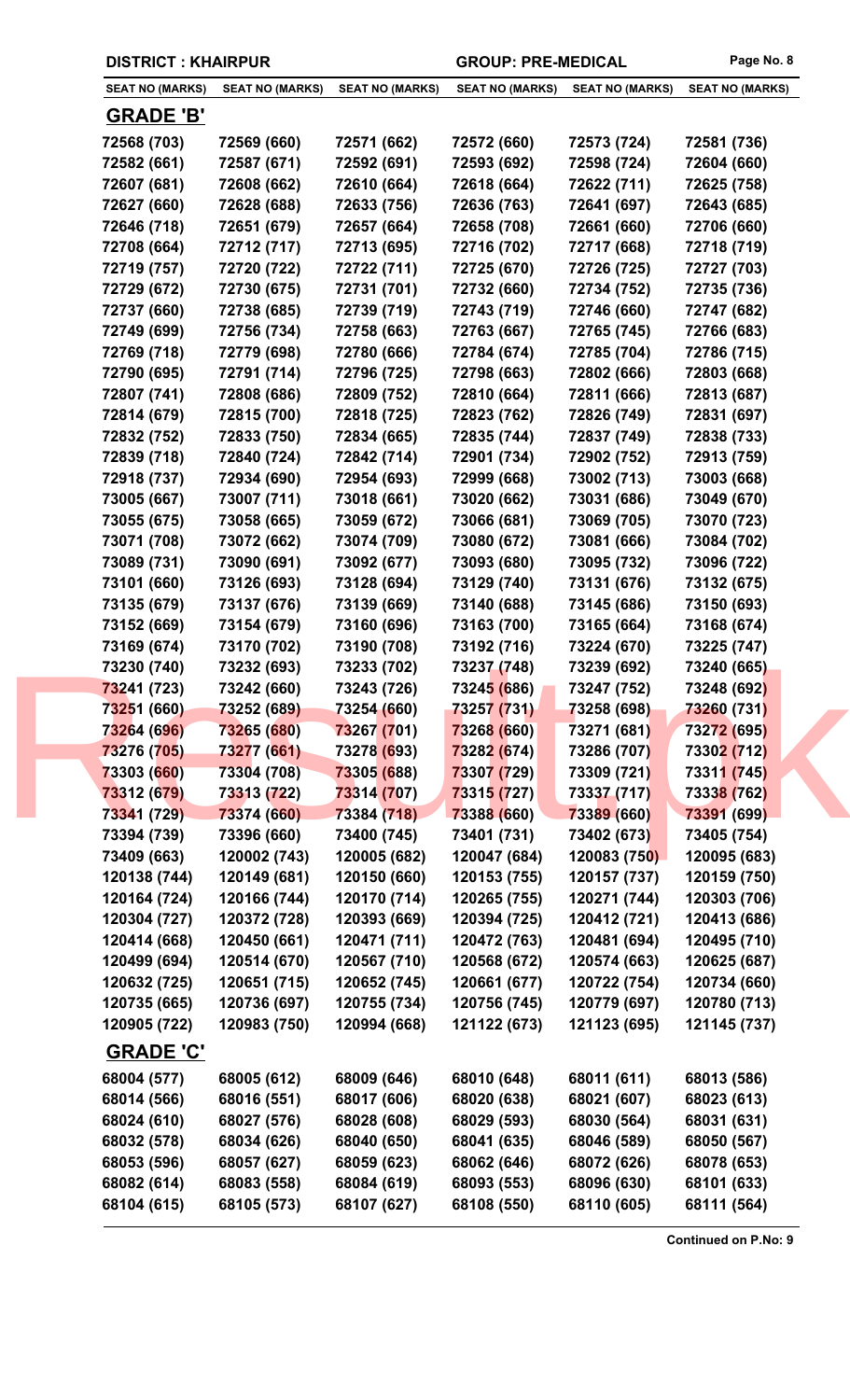|  | <b>DISTRICT: KHAIRPUR</b> |
|--|---------------------------|
|--|---------------------------|

| <b>SEAT NO (MARKS)</b> | <b>SEAT NO (MARKS)</b> | <b>SEAT NO (MARKS)</b> | <b>SEAT NO (MARKS)</b> | <b>SEAT NO (MARKS)</b> | <b>SEAT NO (MARKS)</b> |
|------------------------|------------------------|------------------------|------------------------|------------------------|------------------------|
| <u>GRADE 'C'</u>       |                        |                        |                        |                        |                        |
| 68112 (613)            | 68113 (592)            | 68114 (604)            | 68116 (647)            | 68117 (550)            | 68118 (567)            |
| 68120 (627)            | 68131 (602)            | 68132 (627)            | 68133 (573)            | 68134 (580)            | 68135 (617)            |
| 68136 (563)            | 68138 (611)            | 68139 (622)            | 68140 (598)            | 68143 (628)            | 68145 (575)            |
| 68146 (564)            | 68148 (626)            | 68149 (654)            | 68150 (639)            | 68157 (647)            | 68160 (634)            |
| 68161 (627)            | 68166 (580)            | 68167 (575)            | 68169 (573)            | 68173 (603)            | 68174 (593)            |
| 68176 (587)            | 68177 (635)            | 68179 (583)            | 68181 (564)            | 68183 (550)            | 68187 (600)            |
| 68191 (585)            | 68197 (602)            | 68200 (634)            | 68201 (559)            | 68202 (596)            | 68203 (615)            |
| 68204 (577)            | 68205 (593)            | 68207 (626)            | 68208 (617)            | 68209 (566)            | 68210 (636)            |
| 68217 (598)            | 68220 (601)            | 68221 (638)            | 68223 (576)            | 68226 (555)            | 68229 (605)            |
| 68233 (641)            | 68234 (618)            | 68235 (620)            | 68240 (638)            | 68241 (612)            | 68247 (574)            |
| 68254 (601)            | 68255 (570)            | 68256 (600)            | 68258 (631)            | 68261 (618)            | 68262 (631)            |
| 68263 (550)            | 68264 (578)            | 68265 (628)            | 68266 (606)            | 68267 (611)            | 68268 (569)            |
| 68269 (634)            | 68270 (616)            | 68273 (639)            | 68278 (630)            | 68279 (644)            | 68284 (557)            |
| 68286 (550)            | 68291 (596)            | 68293 (623)            | 68294 (582)            | 68295 (638)            | 68296 (632)            |
| 68298 (607)            | 68351 (616)            | 68352 (652)            | 68353 (641)            | 68354 (601)            | 68357 (591)            |
| 68360 (651)            | 68361 (654)            | 68363 (646)            | 68364 (635)            | 68365 (638)            | 68368 (642)            |
| 68369 (631)            | 68370 (598)            | 68372 (563)            | 68373 (570)            | 68374 (641)            | 68375 (614)            |
| 68376 (622)            | 68379 (653)            | 68380 (579)            | 68382 (566)            | 68385 (634)            | 68386 (560)            |
| 68387 (641)            | 68390 (634)            | 68391 (641)            | 68395 (561)            | 68397 (607)            | 68398 (653)            |
| 68399 (593)            | 68400 (608)            | 68404 (577)            | 68405 (554)            | 68407 (649)            | 68408 (605)            |
| 68415 (575)            | 68416 (614)            | 68417 (612)            | 68420 (637)            | 68423 (631)            | 68424 (571)            |
| 68431 (609)            | 68432 (606)            | 68433 (625)            | 68434 (617)            | 68435 (615)            | 68436 (628)            |
| 68437 (621)            | 68438 (586)            | 68439 (604)            | 68441 (624)            | 68442 (638)            | 68443 (587)            |
| 68444 (645)            | 68445 (633)            | 68448 (629)            | 68449 (621)            | 68450 (611)            | 68452 (579)            |
| 68453 (598)            | 68457 (646)            | 68458 (612)            | 68459 (654)            | 68460 (615)            | 68462 (633)            |
| 68463 (608)            | 68464 (652)            | 68465 (621)            | 68466 (602)            | 68467 (567)            | 68468 (578)            |
| 68469 (594)            | 68470 (617)            | 68473 (613)            | 68474 (571)            | 68477 (608)            | 68478 (606)            |
| 68480 (614)            | 68481 (599)            | 68482 (642)            | 68489 (646)            | 68492 (654)            | 68493 (600)            |
| 68495 (624)            | 68531 (607)            | 68535 (638)            | 68539 (649)            | 68540 (641)            | 68541 (609)            |
| 68544 (654)            | 68545 (588)            | 68546 (648)            | 68548 (598)            | 68549 (650)            | 68553 (650)            |
| 68561 (645)            | 68562 (598)            | 68564 (652)            | 68571 (603)            | 68573 (586)            | 68574 (604)            |
| 68578 (623)            | 68580 (627)            | 68581 (591)            | 68582 (597)            | 68584 (566)            | 68587 (613)            |
| 68590 (590)            | 68592 (624)            | 68593 (650)            | 68594 (639)            | 68609 (654)            | 68628 (654)            |
| 68629 (646)            | 68630 (578)            | 68636 (651)            | 68637 (586)            | 68641 (635)            | 68642 (562)            |
| 68644 (632)            | 68646 (615)            | 68647 (643)            | 68648 (638)            | 68651 (609)            | 68657 (575)            |
| 68658 (624)            | 68663 (551)            | 68671 (637)            | 68673 (654)            | 68678 (583)            | 68685 (646)            |
| 68687 (632)            | 68690 (573)            | 68691 (596)            | 68693 (623)            | 68694 (629)            | 68705 (608)            |
| 68709 (613)            | 68710 (569)            | 68713 (589)            | 68714 (617)            | 68719 (574)            | 68720 (609)            |
| 68722 (582)            | 68723 (601)            | 68724 (556)            | 68725 (607)            | 68728 (613)            | 68729 (614)            |
| 68730 (610)            | 68731 (627)            | 68732 (634)            | 68736 (563)            | 68737 (598)            | 68738 (604)            |
| 68740 (602)            | 68743 (632)            | 68748 (595)            | 68751 (647)            | 68754 (646)            | 68757 (622)            |
| 68763 (620)            | 68802 (573)            | 68803 (599)            | 68804 (651)            | 68806 (594)            | 68807 (560)            |
| 68808 (588)            | 68814 (550)            | 68818 (643)            | 68819 (626)            | 68822 (554)            | 68828 (550)            |
| 68837 (564)            | 68838 (573)            | 68841 (629)            | 68843 (550)            | 68844 (603)            | 68845 (567)            |
| 68848 (615)            | 68849 (554)            | 68850 (633)            | 68855 (598)            | 68856 (624)            | 68860 (627)            |
| 68862 (602)            | 68864 (580)            | 68869 (608)            | 68873 (584)            | 68874 (550)            | 68881 (610)            |
| 68882 (604)            | 68883 (591)            | 68886 (629)            | 68887 (631)            | 68889 (608)            | 68890 (584)            |
| 68891 (580)            | 68893 (621)            | 68894 (588)            | 68895 (605)            | 68896 (609)            | 68901 (587)            |
| 68905 (553)            | 68909 (582)            | 68912 (589)            | 68917 (645)            | 68918 (651)            | 68919 (653)            |
| 68920 (578)            | 68921 (554)            | 68923 (641)            | 68924 (654)            | 68926 (552)            | 68933 (612)            |
| 68937 (555)            | 68938 (588)            | 68939 (629)            | 68942 (633)            | 68943 (608)            | 68944 (550)            |
|                        |                        |                        |                        |                        |                        |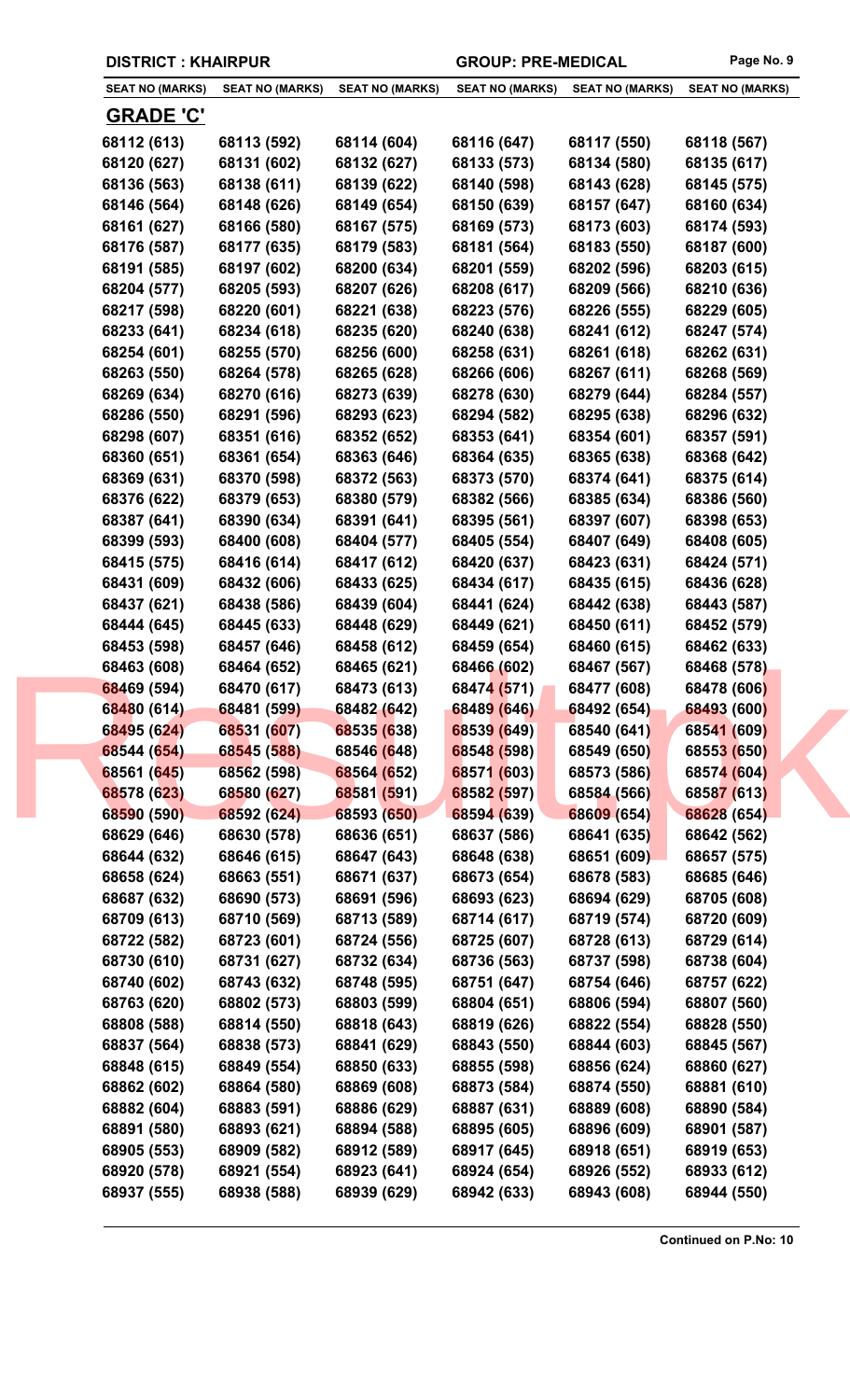|  |  | <b>DISTRICT: KHAIRPUR</b> |
|--|--|---------------------------|
|--|--|---------------------------|

| <b>SEAT NO (MARKS)</b>     | <b>SEAT NO (MARKS)</b>     | <b>SEAT NO (MARKS)</b>     | <b>SEAT NO (MARKS)</b>     | <b>SEAT NO (MARKS)</b>     | <b>SEAT NO (MARKS)</b>     |
|----------------------------|----------------------------|----------------------------|----------------------------|----------------------------|----------------------------|
| <b>GRADE 'C'</b>           |                            |                            |                            |                            |                            |
|                            |                            |                            |                            |                            |                            |
| 68945 (564)<br>68967 (601) | 68948 (607)<br>68970 (590) | 68949 (637)<br>68973 (642) | 68955 (645)<br>68978 (562) | 68965 (635)<br>68979 (552) | 68966 (606)<br>68980 (630) |
| 68982 (641)                | 68983 (654)                | 68985 (608)                | 68987 (569)                | 68988 (577)                | 68990 (554)                |
| 68991 (600)                | 68994 (588)                | 68997 (550)                | 69000 (616)                | 69002 (624)                | 69005 (634)                |
| 69114 (550)                | 69132 (631)                | 69147 (578)                | 69150 (638)                | 69155 (621)                | 69157 (591)                |
| 69159 (601)                | 69168 (654)                | 69181 (640)                | 69209 (593)                | 69211 (627)                | 69216 (606)                |
| 69217 (632)                | 69260 (632)                | 69261 (636)                | 69263 (584)                | 69264 (591)                |                            |
|                            | 69270 (557)                | 69281 (606)                |                            | 69304 (652)                | 69267 (623)                |
| 69268 (649)                |                            |                            | 69297 (585)                |                            | 69306 (642)                |
| 69308 (593)                | 69309 (605)                | 69314 (640)                | 69324 (638)                | 69332 (594)                | 69333 (597)                |
| 69342 (588)                | 69350 (621)                | 69357 (641)                | 69358 (642)                | 69367 (586)                | 69369 (570)                |
| 69371 (637)                | 69373 (590)                | 69374 (631)                | 69387 (622)                | 69399 (638)                | 69404 (631)                |
| 69406 (602)                | 69407 (645)                | 69410 (640)                | 69434 (654)                | 69449 (635)                | 69452 (626)                |
| 69455 (625)                | 69458 (620)                | 69459 (592)                | 69460 (594)                | 69461 (621)                | 69464 (651)                |
| 69465 (563)                | 69466 (619)                | 69468 (615)                | 69469 (575)                | 69470 (629)                | 69472 (597)                |
| 69473 (645)                | 69477 (611)                | 69481 (569)                | 69482 (551)                | 69483 (550)                | 69487 (640)                |
| 69490 (641)                | 69491 (610)                | 69493 (592)                | 69495 (568)                | 69497 (577)                | 69498 (651)                |
| 69503 (649)                | 69505 (595)                | 69506 (565)                | 69507 (627)                | 69511 (614)                | 69512 (596)                |
| 69514 (624)                | 69516 (637)                | 69518 (637)                | 69523 (596)                | 69529 (644)                | 69536 (638)                |
| 69539 (587)                | 69551 (617)                | 69552 (595)                | 69554 (630)                | 69556 (622)                | 69557 (554)                |
| 69561 (583)                | 69562 (651)                | 69563 (627)                | 69568 (647)                | 69570 (605)                | 69573 (648)                |
| 69578 (604)                | 69582 (643)                | 69583 (613)                | 69588 (653)                | 69590 (609)                | 69595 (634)                |
| 69598 (629)                | 69599 (580)                | 69602 (603)                | 69606 (608)                | 69608 (633)                | 69609 (566)                |
| 69613 (623)                | 69616 (628)                | 69622 (635)                | 69623 (649)                | 69624 (607)                | 69632 (649)                |
| 69656 (638)                | 69701 (644)                | 69772 (605)                | 69776 (611)                | 69777 (582)                | 69778 (651)                |
| 69780 (595)                | 69782 (550)                | 69784 (568)                | 69785 (601)                | 69789 (640)                | 69790 (619)                |
| 69791 (629)                | 69792 (613)                | 69793 (580)                | 69794 (638)                | 69796 (609)                | 69801 (577)                |
| 69805 (583)                | 69807 (580)                | 69815 (565)                | 69816 (594)                | 69819 (574)                | 69821 (650)                |
| 69823 (584)                | 69827 (653)                | 69831 (585)                | 69835 (644)                | 69838 (640)                | 69839 (631)                |
| 69851 (550)                | 69852 (588)                | 69854 (574)                | 69855 (592)                | 69856 (612)                | 69857 (608)                |
| 69858 (607)                | 69859 (565)                | 69860 (550)                | 69861 (582)                | 69864 (584)                | 69867 (640)                |
| 69868 (616)                | 69873 (581)                | 69876 (608)                | 69877 (584)                | 69878 (652)                | 69879 (584)                |
| 69880 (627)                | 69882 (621)                | 69883 (617)                | 69884 (640)                | 69885 (582)                | 69886 (633)                |
| 69887 (567)                | 69890 (595)                | 69892 (597)                | 69895 (605)                | 69898 (649)                | 69899 (585)                |
| 69901 (555)                | 69902 (561)                | 69903 (604)                | 69905 (645)                | 69906 (650)                | 69907 (597)                |
| 69908 (590)                | 69914 (628)                | 69918 (621)                | 69919 (638)                | 69920 (557)                | 69922 (564)                |
| 69923 (599)                | 69924 (581)                | 69926 (570)                | 69927 (586)                | 69929 (586)                | 69931 (647)                |
| 69932 (623)                | 69933 (636)                | 69934 (591)                | 69935 (644)                | 69936 (639)                | 69940 (579)                |
| 69942 (634)                | 69944 (630)                | 69946 (611)                | 69947 (587)                | 69949 (550)                | 69950 (576)                |
| 69951 (625)                | 69953 (606)                | 69956 (618)                | 69960 (571)                | 69962 (604)                | 69963 (617)                |
| 69965 (615)                | 69966 (604)                | 69970 (574)                | 69971 (651)                | 69972 (565)                | 69976 (622)                |
| 69977 (634)                | 69978 (652)                | 69982 (630)                | 69987 (628)                | 69991 (618)                | 69992 (551)                |
| 69993 (573)                | 69998 (645)                | 69999 (638)                | 70000 (616)                | 70001 (562)                | 70006 (557)                |
| 70008 (642)                | 70011 (654)                | 70014 (606)                | 70015 (594)                | 70034 (615)                | 70039 (610)                |
| 70040 (640)                | 70041 (647)                | 70042 (652)                | 70044 (631)                | 70045 (653)                | 70046 (622)                |
| 70052 (636)                | 70053 (646)                | 70058 (641)                | 70059 (597)                | 70062 (640)                | 70063 (626)                |
| 70064 (622)                | 70067 (640)                | 70068 (650)                | 70070 (648)                | 70072 (608)                | 70075 (634)                |
| 70077 (629)                | 70079 (581)                | 70080 (645)                | 70082 (551)                | 70086 (634)                | 70090 (585)                |
| 70092 (651)                | 70093 (638)                | 70094 (651)                | 70096 (593)                | 70098 (578)                | 70100 (643)                |
| 70102 (616)                | 70106 (626)                | 70109 (630)                | 70111 (650)                | 70112 (612)                | 70113 (613)                |
| 70114 (620)                | 70115 (642)                | 70120 (617)                | 70124 (575)                | 70128 (651)                | 70135 (641)                |
| 70138 (651)                | 70139 (642)                | 70147 (641)                | 70152 (598)                | 70154 (594)                | 70155 (621)                |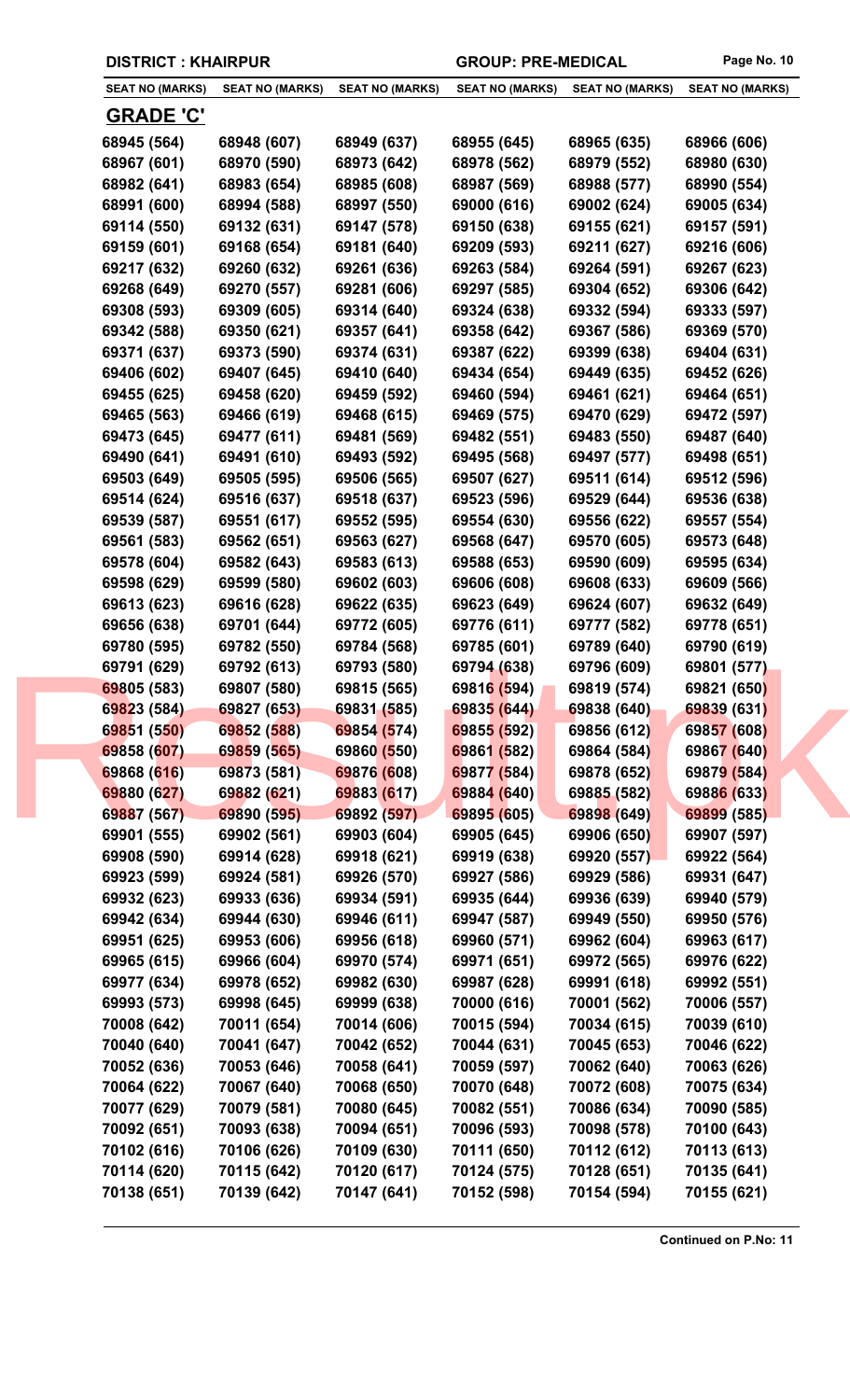| <b>SEAT NO (MARKS)</b> | <b>SEAT NO (MARKS)</b> | <b>SEAT NO (MARKS)</b> | <b>SEAT NO (MARKS)</b> | <b>SEAT NO (MARKS)</b> | <b>SEAT NO (MARKS)</b> |
|------------------------|------------------------|------------------------|------------------------|------------------------|------------------------|
| <b>GRADE 'C'</b>       |                        |                        |                        |                        |                        |
| 70159 (581)            | 70161 (611)            | 70179 (586)            | 70201 (650)            | 70202 (644)            | 70204 (572)            |
| 70206 (638)            | 70210 (564)            | 70211 (589)            | 70214 (607)            | 70219 (568)            | 70220 (597)            |
| 70221 (630)            | 70222 (592)            | 70223 (577)            | 70226 (598)            | 70229 (583)            | 70230 (608)            |
| 70232 (611)            | 70233 (566)            | 70235 (652)            | 70237 (575)            | 70238 (631)            | 70241 (650)            |
| 70262 (579)            | 70265 (644)            | 70273 (610)            | 70274 (626)            | 70282 (593)            | 70283 (571)            |
| 70284 (611)            | 70285 (607)            | 70291 (570)            | 70293 (613)            | 70300 (583)            | 70304 (599)            |
| 70306 (653)            | 70324 (623)            | 70326 (585)            | 70331 (623)            | 70333 (597)            | 70335 (604)            |
| 70337 (631)            | 70342 (653)            | 70343 (639)            | 70354 (601)            | 70358 (629)            | 70359 (592)            |
| 70361 (637)            | 70362 (591)            | 70366 (648)            | 70368 (635)            | 70376 (601)            | 70382 (586)            |
| 70391 (644)            | 70393 (631)            | 70401 (550)            | 70403 (627)            | 70421 (601)            | 70441 (645)            |
| 70445 (594)            | 70455 (610)            | 70465 (567)            | 70470 (620)            | 70471 (570)            | 70481 (616)            |
| 70510 (642)            | 70511 (575)            | 70513 (580)            | 70514 (604)            | 70515 (641)            | 70516 (615)            |
| 70517 (648)            | 70522 (587)            | 70523 (629)            | 70524 (558)            | 70527 (643)            | 70528 (614)            |
| 70531 (567)            | 70533 (644)            | 70534 (621)            | 70535 (647)            | 70536 (650)            | 70538 (594)            |
| 70540 (592)            | 70542 (609)            | 70546 (614)            | 70548 (555)            | 70549 (552)            | 70550 (558)            |
| 70554 (604)            | 70556 (583)            | 70557 (552)            | 70558 (608)            | 70560 (594)            | 70561 (573)            |
| 70563 (582)            | 70564 (574)            | 70566 (594)            | 70567 (616)            | 70568 (621)            | 70569 (580)            |
| 70571 (617)            | 70573 (595)            | 70575 (586)            | 70576 (611)            | 70577 (628)            | 70578 (640)            |
| 70583 (621)            | 70586 (608)            | 70587 (641)            | 70588 (600)            | 70590 (600)            | 70591 (587)            |
| 70592 (557)            | 70593 (652)            | 70596 (627)            | 70597 (561)            | 70600 (553)            | 70601 (647)            |
| 70602 (636)            | 70603 (612)            | 70604 (599)            | 70605 (618)            | 70607 (604)            | 70608 (637)            |
| 70611 (588)            | 70614 (593)            | 70622 (587)            | 70624 (613)            | 70625 (585)            | 70628 (562)            |
| 70632 (611)            | 70633 (612)            | 70638 (641)            | 70640 (619)            | 70641 (610)            | 70643 (642)            |
| 70645 (651)            | 70648 (569)            | 70651 (640)            | 70653 (641)            | 70654 (594)            | 70656 (619)            |
| 70657 (583)            | 70659 (597)            | 70661 (590)            | 70662 (622)            | 70663 (639)            | 70664 (594)            |
| 70665 (582)            | 70669 (642)            | 70672 (638)            | 70675 (586)            | 70676 (568)            | 70678 (594)            |
| 70680 (592)            | 70682 (631)            | 70684 (587)            | 70686 (643)            | 70688 (609)            | 70689 (559)            |
| 70690 (554)            | 70692 (623)            | 70695 (623)            | 70697 (652)            | 70698 (614)            | <b>70699 (603)</b>     |
| 70702 (614)            | 70703 (620)            | 70704 (619)            | 70705 (589)            | 70707 (644)            | 70708 (648)            |
| 70709 (635)            | 70710 (624)            | 70711 (643)            | 70713 (611)            | 70714 (635)            | 70716 (618)            |
| 70717 (644)            | 70718 (636)            | 70719 (628)            | 70720 (600)            | 70722 (640)            | 70723 (599)            |
| 70726 (621)            | 70728 (611)            | 70730 (587)            | 70731 (580)            | 70734 (605)            | 70739 (620)            |
| 70741 (628)            | 70742 (591)            | 70743 (591)            | 70744 (575)            | 70745 (601)            | 70746 (595)            |
| 70747 (630)            | 70748 (616)            | 70749 (644)            | 70751 (597)            | 70752 (610)            | 70753 (653)            |
| 70755 (568)            | 70756 (644)            | 70757 (594)            | 70760 (587)            | 70762 (624)            | 70763 (612)            |
| 70764 (583)            | 70766 (583)            | 70768 (636)            | 70769 (616)            | 70770 (594)            | 70771 (596)            |
| 70772 (607)            | 70776 (614)            | 70781 (567)            | 70782 (595)            | 70783 (642)            | 70785 (590)            |
| 70786 (651)            | 70788 (615)            | 70792 (647)            | 70802 (646)            | 70814 (639)            | 70827 (614)            |
| 70830 (597)            | 70831 (566)            | 70832 (568)            | 70847 (646)            | 70848 (607)            | 70849 (589)            |
| 70850 (569)            | 70885 (652)            | 70886 (640)            | 70892 (608)            | 70899 (646)            | 70905 (627)            |
| 70907 (640)            | 70939 (649)            | 70942 (644)            | 70943 (612)            | 70945 (639)            | 70950 (621)            |
| 70981 (639)            | 70984 (551)            | 70986 (595)            | 70987 (648)            | 70988 (604)            | 70999 (606)            |
| 71000 (622)            | 71001 (645)            | 71006 (614)            | 71007 (550)            | 71009 (627)            | 71011 (581)            |
| 71013 (560)            | 71014 (569)            | 71015 (597)            | 71017 (590)            | 71019 (637)            | 71020 (639)            |
| 71021 (622)            | 71023 (625)            | 71024 (578)            | 71026 (620)            | 71027 (590)            | 71028 (602)            |
| 71029 (618)            | 71030 (612)            | 71031 (648)            | 71033 (647)            | 71034 (625)            | 71035 (602)            |
| 71036 (647)            | 71037 (636)            | 71038 (627)            | 71039 (618)            | 71041 (566)            | 71042 (602)            |
| 71044 (590)            | 71045 (605)            | 71046 (627)            | 71047 (641)            | 71048 (593)            | 71050 (565)            |
| 71052 (616)            | 71054 (604)            | 71055 (590)            | 71057 (610)            | 71058 (654)            | 71061 (619)            |
| 71062 (570)            | 71063 (628)            | 71064 (564)            | 71065 (639)            | 71066 (557)            | 71067 (592)            |
| 71069 (596)            | 71070 (573)            | 71072 (622)            | 71073 (649)            | 71074 (583)            | 71075 (591)            |
|                        |                        |                        |                        |                        |                        |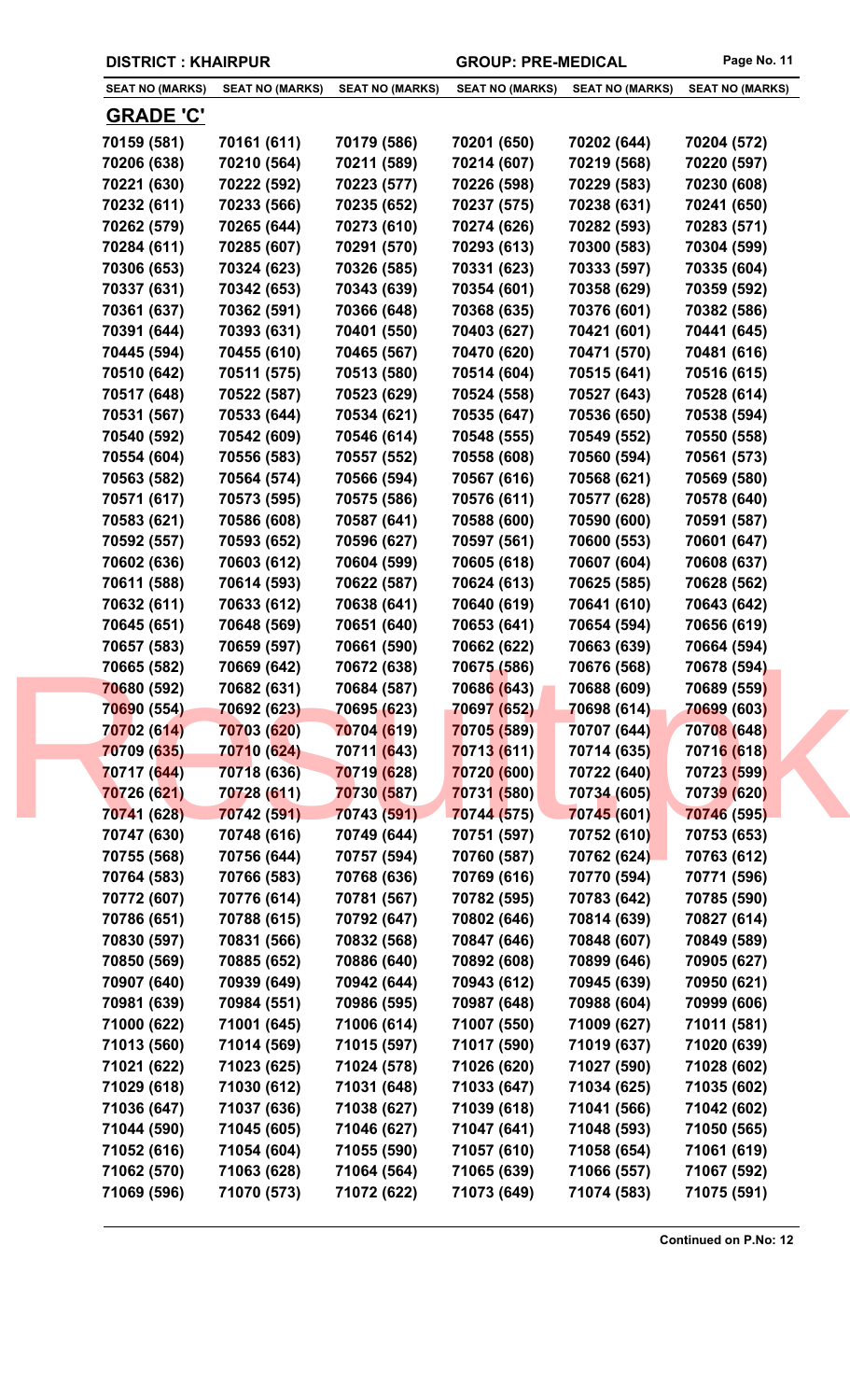|  | <b>DISTRICT: KHAIRPUR</b> |
|--|---------------------------|
|--|---------------------------|

| <b>SEAT NO (MARKS)</b> | <b>SEAT NO (MARKS)</b> | <b>SEAT NO (MARKS)</b> | <b>SEAT NO (MARKS)</b> | <b>SEAT NO (MARKS)</b> | <b>SEAT NO (MARKS)</b> |
|------------------------|------------------------|------------------------|------------------------|------------------------|------------------------|
| <b>GRADE 'C'</b>       |                        |                        |                        |                        |                        |
| 71076 (591)            | 71077 (573)            | 71078 (637)            | 71079 (619)            | 71081 (603)            | 71082 (566)            |
| 71085 (636)            | 71086 (585)            | 71088 (550)            | 71089 (572)            | 71091 (644)            | 71093 (648)            |
| 71095 (636)            | 71096 (574)            | 71097 (598)            | 71098 (615)            | 71099 (610)            | 71100 (634)            |
| 71101 (598)            | 71106 (622)            | 71107 (564)            | 71108 (598)            | 71111 (550)            | 71113 (569)            |
| 71114 (582)            | 71115 (635)            | 71116 (579)            | 71117 (630)            | 71118 (560)            | 71120 (577)            |
| 71121 (552)            | 71123 (574)            | 71124 (596)            | 71125 (620)            | 71126 (639)            | 71129 (627)            |
| 71130 (606)            | 71131 (620)            | 71132 (632)            | 71133 (638)            | 71134 (633)            | 71139 (631)            |
| 71140 (555)            | 71141 (592)            | 71143 (589)            | 71145 (597)            | 71146 (619)            | 71148 (636)            |
| 71149 (575)            | 71150 (648)            | 71153 (555)            | 71163 (645)            | 71164 (600)            | 71165 (588)            |
| 71166 (599)            | 71167 (615)            | 71168 (589)            | 71169 (584)            | 71174 (550)            | 71179 (593)            |
| 71180 (600)            | 71184 (616)            | 71194 (609)            | 71199 (635)            | 71202 (644)            | 71206 (584)            |
| 71208 (635)            | 71209 (592)            | 71210 (596)            | 71211 (553)            | 71212 (567)            | 71213 (602)            |
| 71214 (589)            | 71215 (593)            | 71216 (566)            | 71217 (557)            | 71220 (559)            | 71224 (585)            |
| 71226 (618)            | 71228 (594)            | 71229 (563)            | 71234 (585)            | 71238 (550)            | 71239 (617)            |
| 71243 (616)            | 71251 (572)            | 71252 (617)            | 71255 (598)            | 71258 (602)            | 71259 (579)            |
| 71261 (577)            | 71265 (596)            | 71267 (653)            | 71268 (615)            | 71270 (555)            | 71273 (617)            |
|                        |                        | 71282 (550)            |                        |                        |                        |
| 71276 (645)            | 71277 (635)            |                        | 71285 (551)            | 71286 (592)            | 71288 (587)            |
| 71289 (563)            | 71291 (561)            | 71297 (560)            | 71298 (553)            | 71299 (598)            | 71304 (557)            |
| 71312 (625)            | 71313 (553)            | 71314 (566)            | 71315 (587)            | 71316 (594)            | 71317 (561)            |
| 71321 (564)            | 71323 (589)            | 71325 (591)            | 71326 (550)            | 71328 (628)            | 71353 (620)            |
| 71354 (612)            | 71355 (604)            | 71356 (561)            | 71359 (607)            | 71361 (634)            | 71367 (652)            |
| 71370 (655)            | 71371 (620)            | 71372 (651)            | 71373 (550)            | 71376 (626)            | 71377 (605)            |
| 71378 (595)            | 71384 (632)            | 71385 (651)            | 71386 (629)            | 71388 (609)            | 71390 (572)            |
| 71391 (588)            | 71394 (567)            | 71395 (633)            | 71397 (633)            | 71400 (562)            | 71409 (572)            |
| 71419 (577)            | 71420 (597)            | 71421 (613)            | 71422 (557)            | 71425 (610)            | 71426 (640)            |
| 71429 (627)            | 71430 (564)            | 71433 (556)            | 71435 (574)            | 71436 (588)            | 71438 (584)            |
| 71439 (591)            | 71440 (591)            | 71446 (603)            | 71447 (602)            | 71452 (584)            | 71457 (596)            |
| 71460 (650)            | 71461 (598)            | 71462 (559)            | 71467 (591)            | 71468 (636)            | 71469 (572)            |
| 71479 (579)            | 71481 (565)            | 71483 (551)            | 71484 (599)            | 71485 (553)            | 71486 (574)            |
| 71488 (623)            | 71490 (587)            | 71491 (616)            | 71492 (643)            | 71493 (578)            | 71497 (616)            |
| 71498 (601)            | 71499 (609)            | 71500 (556)            | 71501 (589)            | 71504 (650)            | 71505 (620)            |
| 71506 (598)            | 71507 (582)            | 71508 (570)            | 71510 (620)            | 71511 (617)            | 71513 (646)            |
| 71514 (580)            | 71515 (580)            | 71516 (604)            | 71518 (591)            | 71519 (568)            | 71520 (611)            |
| 71521 (590)            | 71523 (643)            | 71524 (649)            | 71525 (644)            | 71528 (572)            | 71529 (552)            |
| 71530 (643)            | 71533 (632)            | 71535 (556)            | 71537 (600)            | 71541 (557)            | 71547 (615)            |
| 71549 (620)            | 71551 (585)            | 71552 (654)            | 71554 (571)            | 71555 (612)            | 71556 (625)            |
| 71558 (607)            | 71559 (623)            | 71560 (642)            | 71562 (591)            | 71567 (597)            | 71569 (642)            |
| 71571 (619)            | 71574 (599)            | 71575 (646)            | 71577 (600)            | 71579 (644)            | 71580 (649)            |
| 71582 (599)            | 71583 (634)            | 71584 (629)            | 71587 (624)            | 71593 (582)            | 71600 (634)            |
| 71603 (573)            | 71606 (638)            | 71607 (614)            | 71609 (639)            | 71631 (653)            | 71632 (641)            |
| 71634 (565)            | 71635 (616)            | 71636 (604)            | 71638 (646)            | 71641 (653)            | 71642 (591)            |
| 71645 (624)            | 71646 (624)            | 71647 (627)            | 71648 (575)            | 71652 (589)            | 71654 (646)            |
| 71655 (594)            | 71656 (556)            | 71657 (602)            | 71658 (654)            | 71659 (648)            | 71661 (638)            |
| 71667 (623)            | 71668 (556)            | 71671 (653)            | 71672 (628)            | 71674 (601)            | 71675 (557)            |
| 71676 (613)            | 71678 (581)            | 71681 (628)            | 71682 (658)            | 71683 (617)            | 71685 (553)            |
| 71686 (643)            | 71687 (636)            | 71689 (615)            | 71690 (616)            | 71694 (589)            | 71695 (629)            |
| 71696 (606)            | 71697 (648)            | 71700 (569)            | 71701 (578)            | 71702 (616)            | 71703 (605)            |
| 71704 (604)            | 71713 (645)            | 71714 (573)            | 71716 (648)            | 71723 (612)            | 71724 (654)            |
| 71730 (587)            | 71731 (594)            | 71732 (597)            | 71733 (564)            | 71740 (640)            | 71741 (640)            |
| 71746 (590)            | 71748 (630)            | 71753 (639)            | 71763 (641)            | 71764 (648)            | 71768 (626)            |
| 71775 (629)            | 71778 (650)            | 71779 (626)            | 71781 (632)            | 71782 (611)            | 71785 (585)            |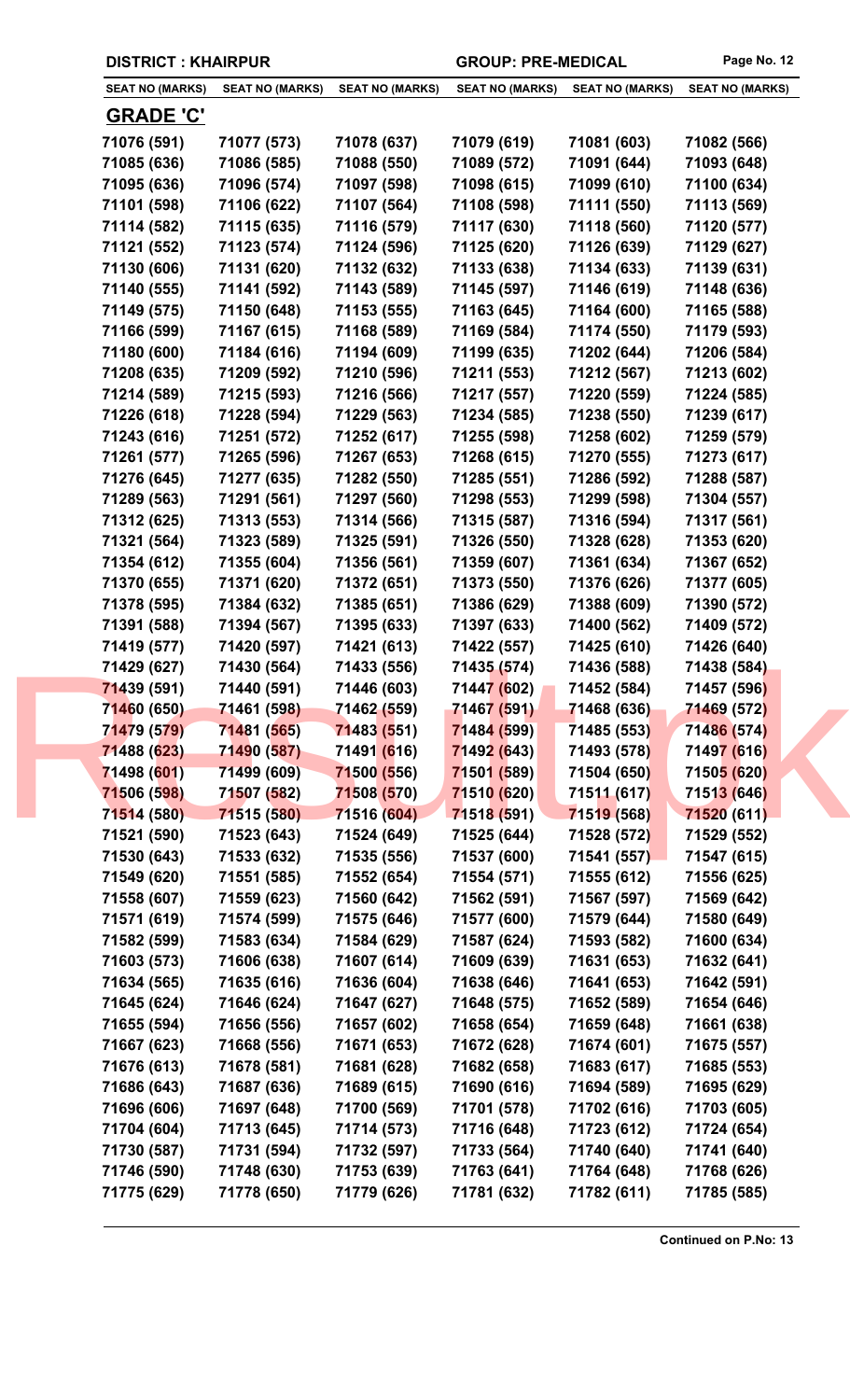| <b>SEAT NO (MARKS)</b> | <b>SEAT NO (MARKS)</b> | <b>SEAT NO (MARKS)</b> | <b>SEAT NO (MARKS)</b> | <b>SEAT NO (MARKS)</b> | <b>SEAT NO (MARKS)</b> |
|------------------------|------------------------|------------------------|------------------------|------------------------|------------------------|
| <b>GRADE 'C'</b>       |                        |                        |                        |                        |                        |
| 71787 (625)            | 71789 (579)            | 71791 (649)            | 71792 (621)            | 71793 (624)            | 71796 (641)            |
| 71799 (633)            | 71800 (596)            | 71802 (625)            | 71805 (634)            | 71806 (607)            | 71807 (600)            |
| 71808 (571)            | 71812 (648)            | 71852 (566)            | 71853 (619)            | 71855 (639)            | 71856 (638)            |
| 71857 (562)            | 71860 (611)            | 71861 (640)            | 71862 (565)            | 71863 (620)            | 71865 (620)            |
| 71866 (564)            | 71867 (629)            | 71868 (573)            | 71870 (603)            | 71874 (615)            | 71877 (581)            |
| 71878 (623)            | 71879 (615)            | 71880 (614)            | 71881 (636)            | 71883 (649)            | 71888 (648)            |
| 71892 (619)            | 71895 (617)            | 71911 (599)            | 71912 (645)            | 71914 (575)            | 71917 (634)            |
| 71920 (550)            | 71921 (631)            | 71927 (654)            | 71928 (595)            | 71937 (596)            | 71985 (609)            |
| 71988 (648)            | 71989 (596)            | 71996 (638)            | 71998 (640)            | 72001 (652)            | 72002 (648)            |
| 72005 (647)            | 72007 (646)            | 72014 (654)            | 72015 (550)            | 72032 (638)            | 72036 (647)            |
| 72039 (579)            | 72043 (593)            | 72044 (580)            | 72046 (648)            | 72050 (580)            | 72052 (623)            |
| 72053 (644)            | 72054 (612)            | 72055 (614)            | 72056 (597)            | 72058 (645)            | 72060 (550)            |
| 72061 (583)            | 72062 (595)            | 72065 (592)            | 72070 (559)            | 72075 (557)            | 72077 (576)            |
| 72079 (614)            | 72080 (550)            | 72082 (618)            | 72083 (613)            | 72085 (584)            | 72087 (618)            |
| 72088 (618)            | 72090 (644)            | 72121 (627)            | 72123 (643)            | 72124 (637)            | 72125 (633)            |
| 72126 (574)            | 72128 (603)            | 72131 (630)            | 72133 (553)            | 72136 (553)            | 72141 (609)            |
| 72145 (556)            | 72152 (635)            | 72154 (636)            | 72155 (631)            | 72157 (628)            | 72160 (634)            |
| 72161 (647)            | 72163 (624)            | 72166 (619)            | 72168 (629)            | 72170 (588)            | 72171 (646)            |
| 72173 (586)            | 72174 (641)            | 72175 (575)            | 72176 (593)            | 72177 (634)            | 72178 (595)            |
| 72183 (571)            | 72184 (649)            | 72185 (633)            | 72186 (639)            | 72189 (652)            | 72196 (610)            |
| 72203 (575)            | 72503 (614)            | 72504 (570)            | 72506 (645)            | 72508 (645)            | 72509 (566)            |
| 72510 (603)            | 72511 (632)            | 72514 (596)            | 72516 (634)            | 72517 (569)            | 72518 (615)            |
| 72519 (647)            | 72520 (566)            | 72521 (557)            | 72523 (605)            | 72524 (594)            | 72527 (600)            |
| 72537 (551)            | 72543 (612)            | 72544 (626)            | 72546 (577)            | 72547 (566)            | 72548 (626)            |
| 72549 (620)            | 72550 (556)            | 72551 (625)            | 72555 (642)            | 72557 (553)            | 72561 (639)            |
| 72563 (591)            | 72570 (651)            | 72574 (625)            | 72575 (629)            | 72576 (592)            | 72577 (581)            |
| 72578 (595)            | 72580 (580)            | 72583 (652)            | 72590 (613)            | 72591 (563)            | 72595 (595)            |
| 72601 (557)            | 72602 (559)            | 72605 (603)            | 72606 (622)            | 72612 (559)            | <b>72613 (650)</b>     |
| 72614 (565)            | 72615 (601)            | 72617 (629)            | 72619 (618)            | 72621 (605)            | 72624 (624)            |
| 72629 (617)            | 72630 (591)            | 72632 (610)            | 72634 (614)            | 72638 (586)            | 72639 (654)            |
| 72640 (586)            | 72642 (635)            | 72644 (606)            | 72645 (589)            | 72647 (605)            | 72648 (638)            |
| 72649 (647)            | 72653 (601)            | 72655 (636)            | 72656 (582)            | 72660 (621)            | 72662 (620)            |
| 72667 (583)            | 72669 (604)            | 72701 (651)            | 72702 (618)            | 72703 (643)            | 72704 (618)            |
| 72705 (598)            | 72707 (615)            | 72709 (604)            | 72710 (555)            | 72711 (601)            | 72721 (641)            |
| 72724 (623)            | 72733 (583)            | 72736 (558)            | 72740 (622)            | 72742 (576)            | 72744 (559)            |
| 72745 (590)            | 72748 (641)            | 72750 (591)            | 72751 (580)            | 72752 (585)            | 72753 (622)            |
| 72754 (609)            | 72755 (631)            | 72757 (633)            | 72759 (585)            | 72761 (606)            | 72762 (598)            |
| 72767 (653)            | 72768 (647)            | 72770 (640)            | 72771 (640)            | 72772 (596)            | 72773 (614)            |
| 72774 (636)            | 72775 (650)            | 72776 (599)            | 72777 (570)            | 72778 (599)            | 72783 (602)            |
| 72787 (584)            | 72788 (610)            | 72789 (612)            | 72792 (614)            | 72794 (586)            | 72795 (586)            |
| 72797 (570)            | 72799 (605)            | 72800 (600)            | 72804 (643)            | 72819 (629)            | 72841 (603)            |
| 72981 (618)            | 72982 (603)            | 72983 (573)            | 72986 (587)            | 72988 (595)            | 72989 (576)            |
| 72990 (589)            | 72991 (561)            | 72992 (629)            | 72993 (595)            | 72994 (550)            | 72995 (604)            |
| 72996 (610)            | 72997 (611)            | 72998 (636)            | 73001 (614)            | 73004 (631)            | 73006 (638)            |
| 73008 (639)            | 73013 (605)            | 73014 (608)            | 73017 (599)            | 73019 (648)            | 73021 (550)            |
| 73023 (583)            | 73024 (629)            | 73025 (576)            | 73028 (579)            | 73030 (604)            | 73033 (597)            |
|                        | 73040 (577)            | 73041 (635)            | 73042 (613)            | 73043 (590)            | 73044 (556)            |
| 73035 (552)            |                        |                        | 73050 (642)            |                        |                        |
| 73045 (654)            | 73046 (590)            | 73048 (562)            |                        | 73051 (639)            | 73052 (592)            |
| 73053 (626)            | 73054 (551)            | 73056 (632)            | 73057 (617)            | 73060 (614)            | 73061 (623)            |
| 73062 (605)            | 73063 (600)            | 73064 (606)            | 73065 (557)            | 73068 (645)            | 73073 (642)            |
| 73075 (653)            | 73076 (609)            | 73077 (654)            | 73078 (644)            | 73079 (630)            | 73082 (588)            |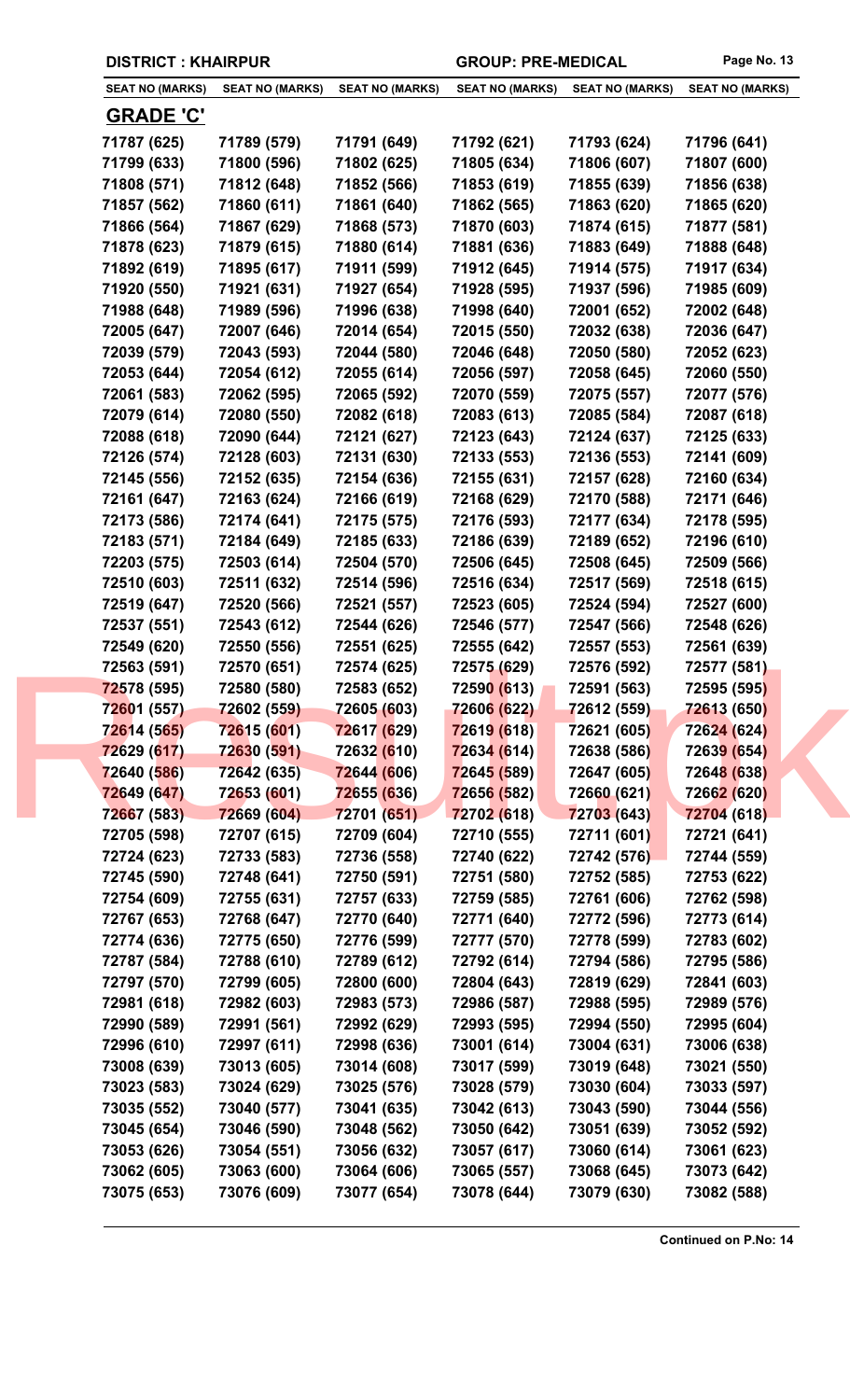| <b>SEAT NO (MARKS)</b>           | <b>SEAT NO (MARKS)</b>       | <b>SEAT NO (MARKS)</b>       | <b>SEAT NO (MARKS)</b>       | <b>SEAT NO (MARKS)</b>       | <b>SEAT NO (MARKS)</b>       |
|----------------------------------|------------------------------|------------------------------|------------------------------|------------------------------|------------------------------|
| <u>GRADE 'C'</u>                 |                              |                              |                              |                              |                              |
| 73083 (654)                      | 73085 (649)                  | 73086 (640)                  | 73087 (644)                  | 73088 (607)                  | 73091 (587)                  |
| 73094 (652)                      | 73097 (612)                  | 73098 (564)                  | 73099 (576)                  | 73100 (570)                  | 73102 (633)                  |
| 73121 (645)                      | 73122 (600)                  | 73123 (637)                  | 73124 (641)                  | 73125 (640)                  | 73127 (569)                  |
| 73130 (640)                      | 73134 (624)                  | 73138 (624)                  | 73141 (591)                  | 73142 (579)                  | 73143 (551)                  |
| 73146 (622)                      | 73147 (634)                  | 73148 (595)                  | 73149 (601)                  | 73153 (569)                  | 73155 (610)                  |
| 73156 (566)                      | 73157 (627)                  | 73161 (576)                  | 73164 (616)                  | 73166 (649)                  | 73167 (644)                  |
| 73171 (592)                      | 73172 (625)                  | 73173 (588)                  | 73174 (558)                  | 73175 (627)                  | 73176 (632)                  |
| 73177 (648)                      | 73178 (650)                  | 73179 (557)                  | 73182 (635)                  | 73183 (642)                  | 73184 (594)                  |
| 73186 (646)                      | 73189 (578)                  | 73191 (617)                  | 73193 (569)                  | 73221 (619)                  | 73222 (622)                  |
| 73227 (640)                      | 73228 (550)                  | 73229 (550)                  | 73231 (626)                  | 73234 (650)                  | 73235 (576)                  |
| 73236 (646)                      | 73246 (643)                  | 73249 (650)                  | 73250 (587)                  | 73253 (628)                  | 73261 (620)                  |
| 73262 (629)                      | 73263 (627)                  | 73269 (625)                  | 73273 (635)                  | 73283 (584)                  | 73306 (627)                  |
| 73310 (575)                      | 73371 (654)                  | 73372 (649)                  | 73373 (589)                  | 73376 (617)                  | 73377 (605)                  |
| 73378 (617)                      | 73379 (611)                  | 73380 (653)                  | 73382 (560)                  | 73383 (617)                  | 73385 (590)                  |
| 73386 (602)                      | 73387 (560)                  | 73390 (586)                  | 73392 (595)                  | 73393 (644)                  | 73397 (630)                  |
| 73403 (563)                      | 73404 (556)                  | 73406 (611)                  | 73407 (588)                  | 73408 (654)                  | 120032 (552)                 |
| 120033 (633)                     | 120034 (558)                 | 120035 (550)                 | 120036 (550)                 | 120039 (552)                 | 120042 (625)                 |
| 120043 (581)                     | 120044 (569)                 | 120049 (650)                 | 120071 (551)                 | 120072 (559)                 | 120073 (579)                 |
| 120074 (579)                     | 120075 (603)                 | 120077 (636)                 | 120078 (569)                 | 120079 (579)                 | 120082 (576)                 |
| 120092 (632)                     | 120093 (593)                 | 120094 (567)                 | 120096 (588)                 | 120124 (588)                 | 120125 (628)                 |
| 120127 (552)                     | 120129 (604)                 | 120130 (562)                 | 120131 (579)                 | 120132 (578)                 | 120134 (647)                 |
| 120135 (576)                     | 120139 (561)                 | 120147 (556)                 | 120148 (623)                 | 120163 (590)                 | 120165 (608)                 |
| 120168 (634)                     | 120201 (623)                 | 120202 (651)                 | 120221 (550)                 | 120226 (562)                 | 120234 (632)                 |
|                                  |                              |                              |                              |                              |                              |
| 120252 (628)                     | 120253 (641)                 | 120272 (635)                 | 120302 (629)                 | 120373 (575)                 | 120382 (622)                 |
| 120384 (592)<br>120411 (641)     | 120385 (587)                 | 120386 (570)<br>120416 (603) | 120387 (614)<br>120417 (645) | 120390 (593)                 | 120391 (603)                 |
| 120441 (573)                     | 120415 (576)<br>120443 (554) | 120444 (554)                 | 120446 (562)                 | 120418 (605)<br>120448 (584) | 120419 (646)<br>120449 (623) |
| 120451 (560)                     | 120496 (600)                 | 120498 (583)                 | 120500 (624)                 |                              |                              |
|                                  |                              | 120520 (636)                 |                              | 120513 (566)                 | 120515 (630)                 |
| 120516 (587)<br>120562 (602)     | 120518 (558)<br>120566 (585) | 120569 (633)                 | 120521 (561)                 | 120525 (550)<br>120576 (642) | 120534 (622)<br>120577 (598) |
|                                  |                              |                              | 120573 (554)                 |                              |                              |
| 120578 (565)                     | 120624 (567)                 | 120628 (631)                 | 120629 (592)                 | 120631 (584)                 | 120641 (625)                 |
| 120643 (598)                     | 120653 (625)                 | <b>120654 (650)</b>          | 120655 (620)                 | 120656 (635)                 | 120691 (573)                 |
| 120692 (585)                     | 120695 (567)                 | 120696 (639)                 | 120698 (609)                 | 120699 (550)                 | 120701 (615)                 |
| 120702 (562)                     | 120704 (594)                 | 120705 (617)                 | 120708 (607)                 | 120710 (570)                 | 120711 (635)                 |
| 120712 (586)                     | 120713 (567)                 | 120714 (607)                 | 120715 (594)                 | 120731 (652)                 | 120732 (550)                 |
| 120761 (636)                     | 120771 (576)                 | 120773 (562)                 | 120774 (643)                 | 120775 (625)                 | 120801 (590)                 |
| 120802 (595)                     | 120973 (626)                 | 120975 (592)                 | 120976 (564)                 | 120977 (620)                 | 120978 (645)                 |
| 120979 (592)                     | 120981 (560)                 | 120984 (608)                 | 120985 (608)                 | 120995 (558)                 | 121021 (651)                 |
| 121022 (565)<br><b>GRADE 'D'</b> | 121023 (608)                 | 121030 (574)                 |                              |                              |                              |
|                                  |                              |                              |                              |                              |                              |
| 68003 (538)                      | 68006 (481)                  | 68141 (545)                  | 68147 (532)                  | 68170 (548)                  | 68180 (542)                  |
| 68196 (521)                      | 68244 (522)                  | 68288 (537)                  | 68292 (525)                  | 68358 (535)                  | 68359 (543)                  |
| 68389 (527)                      | 68394 (532)                  | 68537 (542)                  | 68538 (527)                  | 68570 (535)                  | 68579 (513)                  |
| 68742 (518)                      | 68805 (520)                  | 68817 (492)                  | 68830 (543)                  | 68839 (505)                  | 68853 (505)                  |
| 68857 (511)                      | 68865 (536)                  | 68866 (492)                  | 68878 (542)                  | 68884 (494)                  | 68900 (526)                  |
| 68904 (523)                      | 68914 (450)                  | 68922 (530)                  | 68932 (532)                  | 68986 (536)                  | 68995 (511)                  |
| 68996 (470)                      | 68998 (515)                  | 69050 (455)                  | 69086 (501)                  | 69102 (536)                  | 69171 (542)                  |
| 69188 (540)                      | 69222 (535)                  | 69347 (534)                  | 69364 (532)                  | 69462 (521)                  | 69471 (543)                  |
| 69558 (538)                      | 69581 (543)                  | 69741 (528)                  | 69742 (523)                  | 69775 (543)                  | 69787 (513)                  |
| 69811 (540)                      | 69829 (544)                  | 69853 (479)                  | 69941 (538)                  | 69954 (525)                  | 69967 (544)                  |
| 69974 (544)                      | 69990 (539)                  | 70021 (546)                  | 70043 (539)                  | 70207 (517)                  | 70208 (521)                  |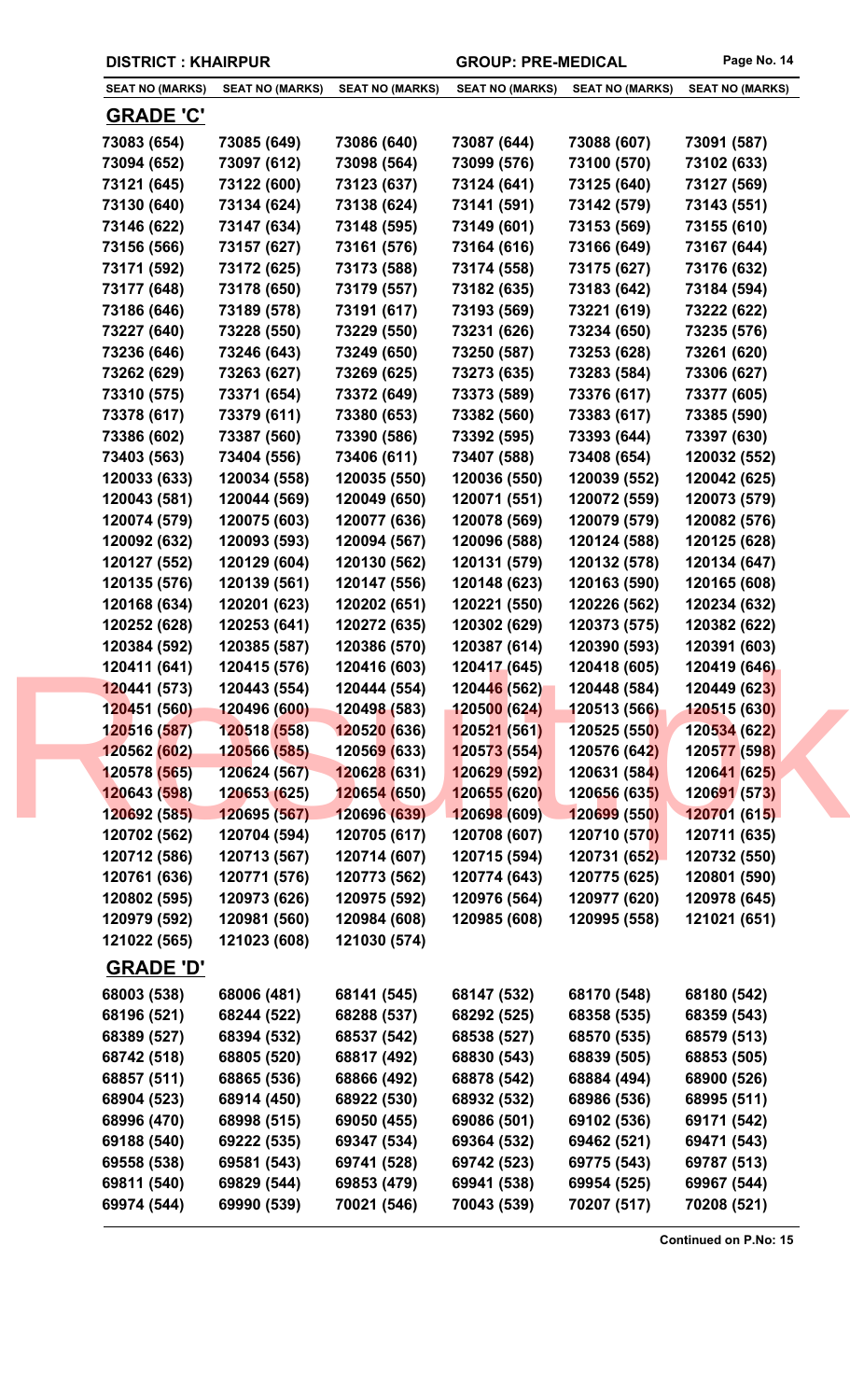| <b>SEAT NO (MARKS)</b> | <b>SEAT NO (MARKS)</b> | <b>SEAT NO (MARKS)</b> | <b>SEAT NO (MARKS)</b> | <b>SEAT NO (MARKS)</b> | <b>SEAT NO (MARKS)</b> |
|------------------------|------------------------|------------------------|------------------------|------------------------|------------------------|
| <b>GRADE 'D'</b>       |                        |                        |                        |                        |                        |
| 70209 (536)            | 70212 (538)            | 70215 (540)            | 70216 (540)            | 70217 (516)            | 70218 (531)            |
| 70225 (544)            | 70242 (541)            | 70243 (505)            | 70281 (518)            | 70420 (539)            | 70452 (533)            |
| 70477 (502)            | 70541 (538)            | 70544 (521)            | 70547 (520)            | 70553 (509)            | 70555 (534)            |
| 70616 (515)            | 70635 (548)            | 70639 (455)            | 70761 (542)            | 70777 (534)            | 70845 (527)            |
| 70846 (540)            | 71049 (536)            | 71119 (530)            | 71122 (531)            | 71152 (540)            | 71155 (523)            |
| 71219 (535)            | 71231 (518)            | 71240 (465)            | 71242 (543)            | 71256 (529)            | 71257 (524)            |
| 71264 (527)            | 71271 (536)            | 71290 (540)            | 71301 (505)            | 71302 (524)            | 71305 (533)            |
| 71307 (521)            | 71309 (516)            | 71320 (511)            | 71322 (534)            | 71330 (536)            | 71431 (531)            |
| 71437 (512)            | 71441 (534)            | 71456 (514)            | 71466 (546)            | 71473 (502)            | 71477 (545)            |
| 71482 (547)            | 71503 (532)            | 71522 (544)            | 71527 (544)            | 71602 (539)            | 71651 (541)            |
| 71663 (542)            | 71679 (475)            | 71684 (542)            | 71688 (529)            | 71709 (522)            | 71719 (540)            |
| 71725 (531)            | 71750 (528)            | 71790 (518)            | 71851 (442)            | 71859 (525)            | 71981 (532)            |
| 71984 (542)            | 72013 (510)            | 72130 (531)            | 72236 (516)            | 72505 (514)            | 72545 (536)            |
| 72552 (523)            | 72603 (539)            | 72611 (532)            | 72616 (526)            | 72623 (496)            | 72626 (533)            |
| 72659 (524)            | 72728 (544)            | 72764 (530)            | 72984 (514)            | 73000 (531)            | 73026 (535)            |
| 73034 (534)            | 73038 (543)            | 73133 (531)            | 73381 (498)            | 120001 (539)           | 120004 (528)           |
| 120007 (541)           | 120009 (484)           | 120010 (500)           | 120037 (525)           | 120038 (520)           | 120040 (494)           |
| 120048 (516)           | 120121 (533)           | 120122 (502)           | 120123 (544)           | 120126 (480)           | 120133 (541)           |
| 120136 (536)           | 120137 (512)           | 120141 (508)           | 120143 (505)           | 120144 (516)           | 120146 (461)           |
| 120162 (521)           | 120227 (549)           | 120228 (526)           | 120230 (488)           | 120231 (521)           | 120251 (483)           |
| 120254 (507)           | 120381 (490)           | 120383 (528)           | 120395 (536)           | 120442 (510)           | 120445 (528)           |
| 120497 (524)           | 120512 (485)           | 120517 (508)           | 120519 (538)           | 120522 (515)           | 120561 (508)           |
| 120565 (513)           | 120621 (526)           | 120622 (539)           | 120623 (515)           | 120630 (476)           | 120693 (539)           |
| 120694 (506)           | 120700 (536)           | 120733 (525)           | 120772 (535)           | 120974 (528)           | 120980 (498)           |
| 120987 (513)           | 120989 (510)           | 121081 (486)           | 121082 (516)           | 121084 (531)           | 121121 (507)           |
| ------                 | .                      |                        |                        |                        |                        |

| <u>GRADE 'E'  N I L </u> |                           |                             |             |             |             |  |
|--------------------------|---------------------------|-----------------------------|-------------|-------------|-------------|--|
|                          |                           |                             |             |             |             |  |
|                          |                           |                             |             |             |             |  |
| <b>PASS ONLY</b>         |                           |                             |             |             |             |  |
| 68993 (843)              | 120080 (135)              | 12015 <mark>5 (</mark> 134) |             |             |             |  |
|                          | <b>FAILURE CANDIDATES</b> |                             |             |             |             |  |
| 68002 (505)              | 68015 (621)               | 68033 (575)                 | 68035 (577) | 68042 (550) | 68045 (540) |  |
| 68052 (425)              | 68054 (575)               | 68056 (557)                 | 68088 (688) | 68094 (430) | 68106 (573) |  |
| 68109 (489)              | 68119 (571)               | 68122 (474)                 | 68123 (516) | 68142 (531) | 68154 (555) |  |
| 68155 (529)              | 68158 (586)               | 68162 (531)                 | 68163 (538) | 68164 (230) | 68171 (557) |  |
| 68172 (560)              | 68178 (507)               | 68185 (521)                 | 68189 (506) | 68192 (522) | 68193 (570) |  |
| 68198 (518)              | 68213 (503)               | 68218 (561)                 | 68219 (477) | 68222 (462) | 68236 (502) |  |
| 68242 (496)              | 68243 (506)               | 68251 (436)                 | 68252 (579) | 68253 (470) | 68260 (555) |  |
| 68271 (582)              | 68272 (568)               | 68274 (561)                 | 68275 (566) | 68276 (479) | 68277 (268) |  |
| 68281 (287)              | 68282 (480)               | 68283 (493)                 | 68285 (563) | 68287 (215) | 68289 (546) |  |
| 68290 (250)              | 68299 (527)               | 68355 (390)                 | 68362 (660) | 68383 (467) | 68393 (529) |  |
| 68396 (556)              | 68402 (563)               | 68403 (464)                 | 68406 (501) | 68421 (508) | 68430 (621) |  |
| 68472 (500)              | 68483 (578)               | 68485 (479)                 | 68487 (564) | 68488 (385) | 68491 (516) |  |
| 68494 (507)              | 68543 (717)               | 68572 (534)                 | 68606 (445) | 68621 (501) | 68645 (505) |  |
| 68665 (599)              | 68735 (456)               | 68739 (542)                 | 68745 (496) | 68756 (626) | 68801 (601) |  |
| 68831 (497)              | 68835 (407)               | 68840 (585)                 | 68842 (504) | 68854 (524) | 68861 (765) |  |
| 68867 (563)              | 68872 (522)               | 68877 (492)                 | 68879 (508) | 68880 (493) | 68885 (536) |  |
| 68897 (530)              | 68898 (566)               | 68902 (573)                 | 68903 (565) | 68915 (455) | 68925 (542) |  |
| 68928 (496)              | 68929 (529)               | 68930 (499)                 | 68935 (475) | 68940 (475) | 68946 (444) |  |
| 68947 (476)              | 68961 (596)               | 68962 (520)                 | 68964 (472) | 68981 (601) | 68984 (669) |  |
| 68999 (281)              | 69003 (638)               | 69004 (608)                 | 69041 (449) | 69042 (457) | 69043 (464) |  |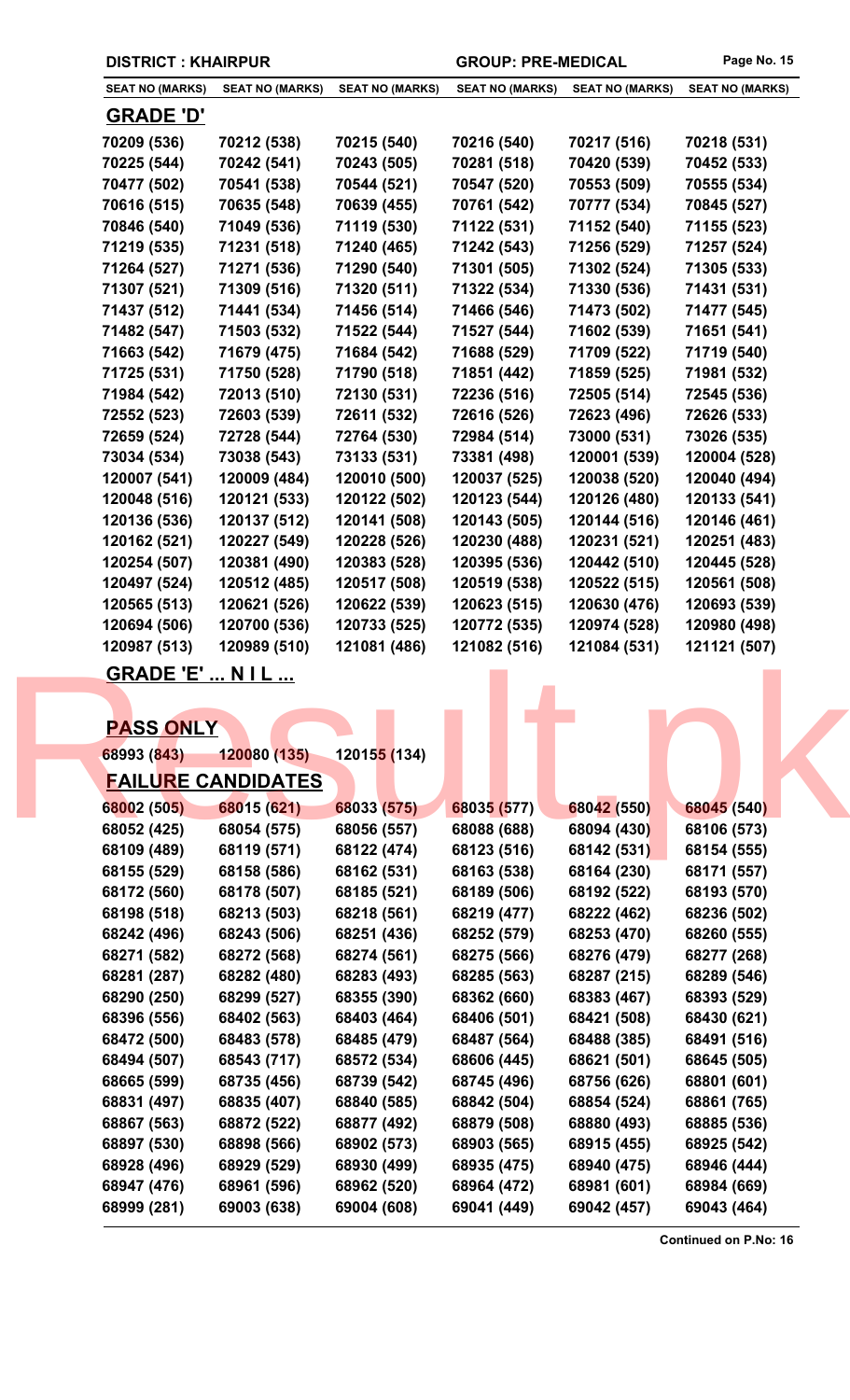|  | <b>DISTRICT: KHAIRPUR</b> |
|--|---------------------------|
|--|---------------------------|

| <b>SEAT NO (MARKS)</b> | <b>SEAT NO (MARKS)</b>    | <b>SEAT NO (MARKS)</b> | <b>SEAT NO (MARKS)</b> | <b>SEAT NO (MARKS)</b> | <b>SEAT NO (MARKS)</b> |
|------------------------|---------------------------|------------------------|------------------------|------------------------|------------------------|
|                        |                           |                        |                        |                        |                        |
|                        | <u>FAILURE CANDIDATES</u> |                        |                        |                        |                        |
| 69044 (440)            | 69045 (429)               | 69046 (401)            | 69047 (374)            | 69048 (333)            | 69049 (406)            |
| 69051 (500)            | 69052 (451)               | 69053 (476)            | 69054 (524)            | 69055 (445)            | 69056 (433)            |
| 69057 (427)            | 69058 (387)               | 69059 (435)            | 69060 (423)            | 69061 (397)            | 69062 (312)            |
| 69063 (395)            | 69064 (493)               | 69065 (358)            | 69066 (477)            | 69081 (501)            | 69082 (481)            |
| 69083 (477)            | 69084 (503)               | 69085 (476)            | 69087 (535)            | 69088 (443)            | 69089 (482)            |
| 69090 (488)            | 69091 (499)               | 69092 (453)            | 69093 (452)            | 69094 (505)            | 69095 (440)            |
| 69096 (364)            | 69097 (476)               | 69098 (462)            | 69099 (476)            | 69100 (432)            | 69101 (500)            |
| 69103 (530)            | 69104 (438)               | 69128 (752)            | 69129 (682)            | 69148 (483)            | 69149 (527)            |
| 69152 (677)            | 69161 (756)               | 69175 (519)            | 69201 (761)            | 69307 (569)            | 69349 (667)            |
| 69381 (586)            | 69394 (463)               | 69402 (558)            | 69403 (517)            | 69439 (650)            | 69453 (559)            |
| 69474 (472)            | 69485 (399)               | 69619 (605)            | 69774 (510)            | 69779 (505)            | 69781 (670)            |
| 69786 (677)            | 69788 (573)               | 69795 (611)            | 69799 (605)            | 69800 (700)            | 69804 (554)            |
| 69806 (440)            | 69817 (649)               | 69820 (577)            | 69826 (563)            | 69837 (377)            | 69840 (493)            |
| 69841 (455)            | 69862 (601)               | 69871 (547)            | 69881 (486)            | 69891 (427)            | 69897 (541)            |
| 69900 (546)            | 69912 (577)               | 69917 (488)            | 69921 (585)            | 69939 (572)            | 69943 (506)            |
|                        |                           |                        |                        |                        |                        |
| 69945 (597)            | 69955 (552)               | 69961 (627)            | 69964 (479)            | 69973 (561)            | 69994 (530)            |
| 69996 (658)            | 70016 (484)               | 70017 (601)            | 70018 (498)            | 70019 (584)            | 70020 (504)            |
| 70023 (571)            | 70024 (534)               | 70026 (551)            | 70036 (641)            | 70056 (582)            | 70078 (642)            |
| 70081 (558)            | 70083 (572)               | 70091 (554)            | 70095 (593)            | 70097 (417)            | 70101 (583)            |
| 70156 (693)            | 70205 (544)               | 70224 (532)            | 70239 (531)            | 70245 (648)            | 70266 (661)            |
| 70268 (564)            | 70292 (606)               | 70296 (548)            | 70328 (576)            | 70347 (731)            | 70350 (745)            |
| 70364 (707)            | 70365 (692)               | 70381 (490)            | 70418 (677)            | 70434 (502)            | 70436 (584)            |
| 70450 (608)            | 70453 (633)               | 70460 (707)            | 70466 (567)            | 70467 (429)            | 70473 (612)            |
| 70474 (694)            | 70478 (580)               | 70512 (506)            | 70518 (567)            | 70520 (530)            | 70521 (519)            |
| 70525 (444)            | 70526 (598)               | 70529 (554)            | 70543 (471)            | 70552 (524)            | 70559 (503)            |
| 70562 (518)            | 70565 (563)               | 70581 (549)            | 70595 (575)            | 70598 (265)            | 70606 (524)            |
| 70610 (525)            | 70613 (507)               | 70615 (605)            | 70617 (523)            | 70618 (459)            | 70619 (580)            |
| 70620 (553)            | 70621 (565)               | 70623 (571)            | <b>70626 (499)</b>     | 70629 (518)            | 70630 (517)            |
| 70631 (583)            | 70642 (591)               | 70644 (528)            | 70647 (566)            | 70652 (560)            | 70655 (591)            |
| 70658 (611)            | 70668 (557)               | 70670 (475)            | 70673 (728)            | 70685 (528)            | 70700 (387)            |
| 70727 (516)            | 70729 (522)               | 70732 (616)            | 70733 (536)            | 70736 (591)            | 70738 (543)            |
| 70740 (570)            | 70750 (524)               | 70765 (517)            | 70774 (577)            | 70778 (603)            | 70779 (570)            |
| 70780 (578)            | 70787 (540)               | 70800 (634)            | 70801 (730)            | 70829 (252)            | 70833 (287)            |
| 70834 (567)            | 70835 (586)               | 70839 (612)            | 70840 (456)            | 70841 (565)            | 70842 (599)            |
| 70843 (484)            | 70844 (450)               | 70889 (686)            | 70913 (633)            | 70933 (706)            | 70936 (674)            |
| 70937 (593)            | 70993 (579)               | 70997 (582)            | 71002 (559)            | 71008 (558)            | 71012 (536)            |
| 71040 (615)            | 71056 (509)               | 71059 (568)            | 71060 (528)            | 71068 (500)            | 71071 (532)            |
| 71080 (400)            | 71090 (536)               | 71103 (680)            | 71105 (651)            | 71110 (478)            | 71112 (547)            |
| 71135 (559)            | 71138 (567)               | 71144 (546)            | 71151 (445)            | 71154 (554)            | 71161 (601)            |
| 71178 (580)            | 71181 (559)               | 71186 (520)            | 71191 (602)            | 71197 (605)            | 71203 (577)            |
| 71207 (537)            | 71218 (505)               | 71221 (556)            | 71222 (502)            | 71223 (523)            | 71225 (547)            |
| 71227 (560)            | 71233 (517)               | 71235 (565)            | 71241 (490)            | 71244 (540)            | 71245 (460)            |
| 71246 (483)            | 71247 (463)               | 71248 (462)            | 71249 (476)            | 71253 (513)            | 71254 (537)            |
| 71262 (608)            | 71263 (533)               | 71269 (461)            | 71272 (506)            | 71274 (629)            | 71279 (572)            |
| 71281 (475)            | 71283 (527)               | 71287 (485)            | 71292 (390)            | 71294 (448)            | 71295 (488)            |
|                        | 71300 (488)               | 71306 (390)            | 71310 (542)            | 71311 (462)            | 71318 (500)            |
| 71296 (267)            |                           |                        |                        |                        |                        |
| 71319 (489)            | 71327 (529)               | 71329 (469)            | 71352 (429)            | 71360 (586)            | 71381 (544)            |
| 71383 (497)            | 71393 (191)               | 71418 (558)            | 71427 (487)            | 71432 (524)            | 71434 (505)            |
| 71450 (554)            | 71451 (507)               | 71454 (519)            | 71458 (540)            | 71463 (596)            | 71470 (568)            |
| 71472 (578)            | 71474 (438)               | 71478 (302)            | 71480 (463)            | 71489 (473)            | 71509 (404)            |
| 71536 (349)            | 71542 (264)               | 71573 (656)            | 71591 (523)            | 71594 (925)            | 71601 (549)            |